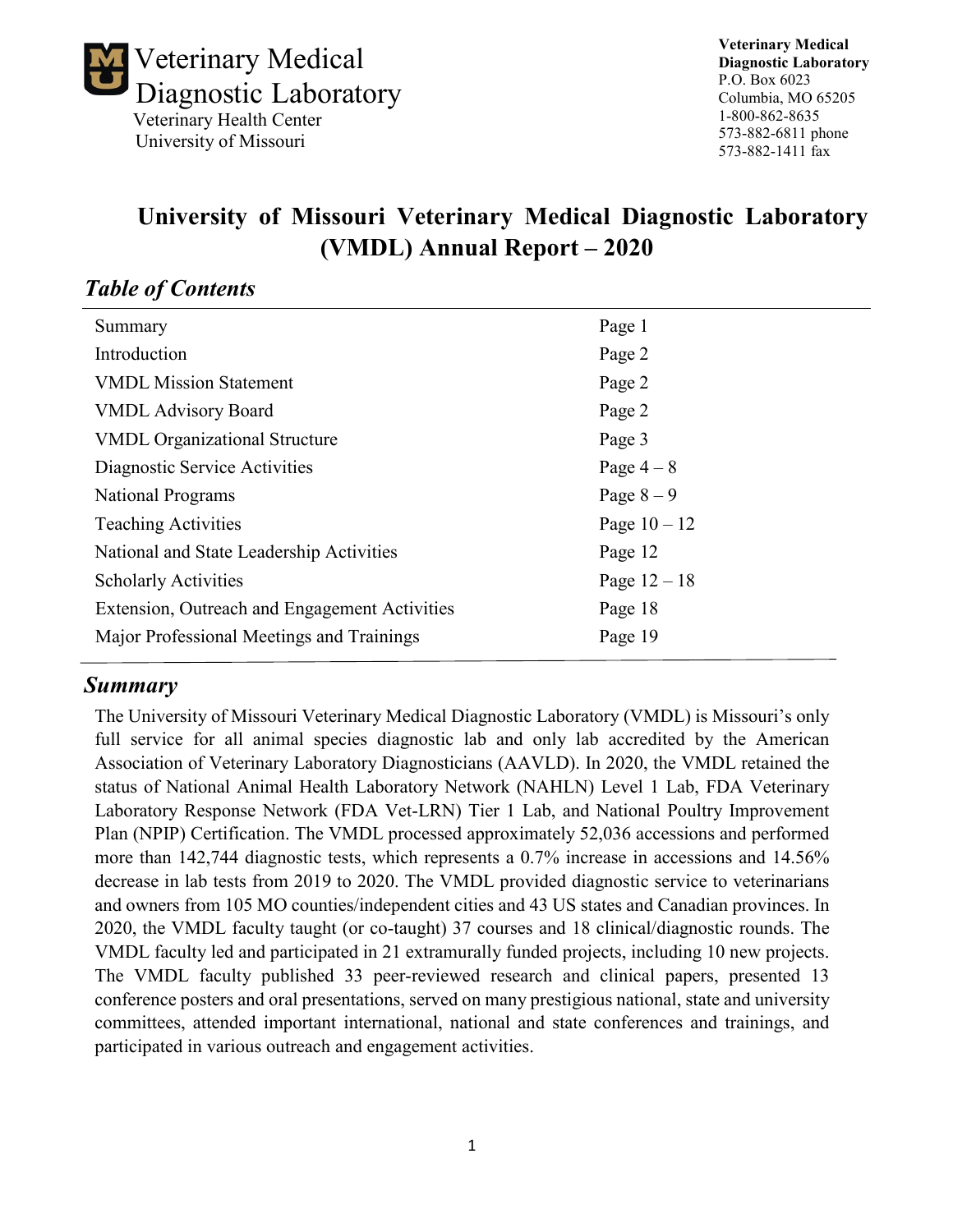

**Veterinary Medical Diagnostic Laboratory** P.O. Box 6023 Columbia, MO 65205 1-800-862-8635 573-882-6811 phone 573-882-1411 fax

### *Introduction*

The MU VMDL is a full service veterinary diagnostic laboratory and it is Missouri's only laboratory accredited by the American Association of Veterinary Laboratory Diagnosticians (AAVLD). The faculty and staff of VMDL are committed to excellence in diagnostic service, teaching, and research. The VMDL provides relevant, timely, and cost-effective diagnostic services to its clients and maintains a positive learning environment for the students.

The 2020 VMDL Annual Report summarizes diagnostic testing data, grants, publications, abstracts, and leadership activities from Jan 1, 2020 to Dec 31, 2020. To monitor caseload, data from 2016 to 2019 are also included in the report.

## *VMDL Mission Statement*

To provide appropriate and timely diagnostic support to veterinary practitioners, livestock and poultry interests, companion animal interests, wildlife conservationists, and state-federal regulatory officials.

To monitor domestic animals, indigenous wildlife, and zoo animals for diseases that are a threat to livestock health and public health.

To support the teaching and service missions of the College of Veterinary Medicine.

To create new knowledge through fundamental and translational research.

# *The VMDL Advisory Board*

### **Mission Statement**

To advise VMDL management on policies, long-term developmental strategies, and collaborations with relevant university, private, state, national and international organizations.

## **VMDL Advisory Board Membership**

The Advisory Board consists of 12 members representing the State Veterinarian's office, commodity groups, small animal practice, large animal practice, and the Veterinary Health Center.

## **VMDL Advisory Board Members**

Steve Strubberg, DVM, Missouri State Veterinarian

Terry Gosch, DVM, USDA Area Veterinarian in Charge

Sherri Russell, DVM, Missouri Wildlife Veterinarian

Clark Fobian, DVM, Sedalia, MO, Past President AVMA

Bruce Addison, MS, President, Addison Biological Laboratory, Inc.

Tony Martin, DVM, Director of Animal Health Division, MFA, Inc.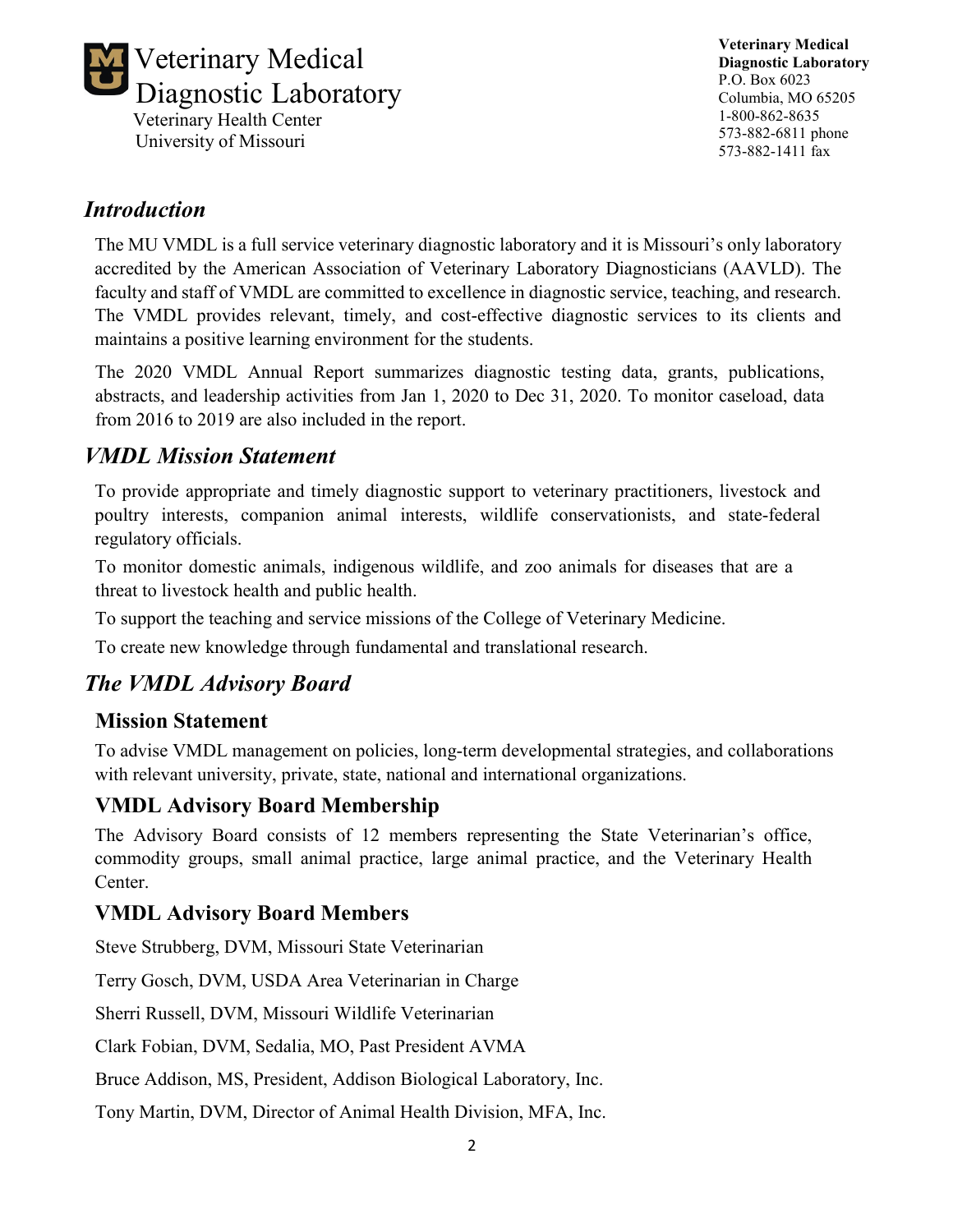

**Veterinary Medical Diagnostic Laboratory** P.O. Box 6023 Columbia, MO 65205 1-800-862-8635 573-882-6811 phone 573-882-1411 fax

Don Nikodim, Executive Vice President, Missouri Pork Association

Chuck Massengill, DVM, Missouri Cattlemen's Association

David Wilson, DVM, MS, ACVS, MU VHC Director

John Middleton, DVM, PhD, ACVIM MU VHC Food Animal Service

Philip Johnson, BVSc, MS, MRCVS, ACVIM, MU VHC Equine Service

# *VMDL Organizational Structure*



### **VMDL Section Heads/Managers**

Anatomical Pathology – Dr. Gayle Johnson

Avian Diagnostics – Dr. Dan Shaw/Dr. Mike Zinn

Business Office – Mr. Kirk Thompson

Client Service – Dr. Lauren Delaney

Clinical Pathology – Dr. Angela Royal/ Ms. Cheryl Rojas

Director's Office – Ms. Geri Hegstad

Histology – Dr. Dae-Young Kim/Ms. Candace Kassel

Microbiology – Dr. Tamara Gull/Mr. Jesse Bowman

Molecular Diagnostics – Dr. Solomon (Wole) Odemuyiwa/Ms. Debra Sharp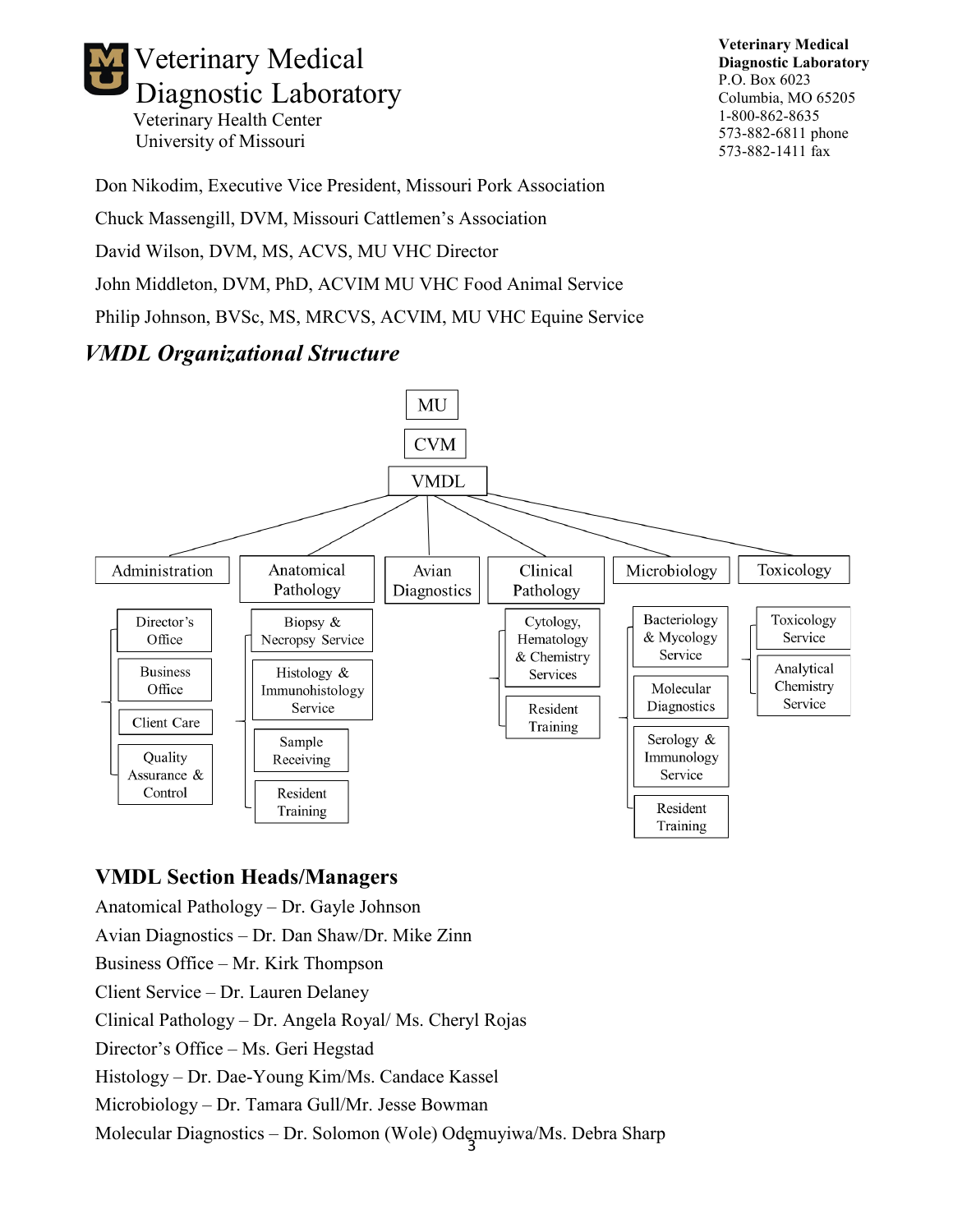

**Veterinary Medical Diagnostic Laboratory** P.O. Box 6023 Columbia, MO 65205 1-800-862-8635 573-882-6811 phone 573-882-1411 fax

Quality Assurance – Ms. Susan Martin/Mr. Brian Nodine Sample Receiving – Dr. Lauren Delaney Serology/Immunology – Dr. Michael Zhang Toxicology/Analytical Chemistry – Dr. Tim Evans/Dr. Xiangwei Du/Mr. Ben Landers

### **VMDL Diagnostic Program Coordinators**

Anatomical Pathology Residency Program – Dr. Kei Kuroki Clinical Pathology Residency Program – Dr. Angela Royal Clinical and Diagnostic Microbiology – Dr. Tamara Gull Equine Diagnostic Investigations – Dr. Fred Williams III Food Animal Diagnostic Investigations – Dr. Tim Evans Neuropathology and Oncopathology – Dr. Gayle Johnson Small Animal Internal Medicine Pathology – Dr. Dae-Young Kim

# *VMDL Client Outreach Programs*

Outreach Section has been established to address clients' needs and concerns.

Online Portal is available for clients to check results and charges in real-time.

FedEx Express Prepaid Stamps enables inexpensive next day delivery.

Columbia Area Sample Courier service is available.

After-hours Sample Drop-off refrigerator is available at the VHC Small Animal Emergency Clinic.

Food Animal Field Investigations

VMDL Exhibitor presence at various veterinary and livestock meetings including booth at Missouri State Fair

VMDL Attendance at Regional VMA Meetings

## *Diagnostic Service Activities*

**Table 1. Five Year VMDL (Main Lab and Clinical Pathology) Accessions\***

|      |            |          |           | Source (%) and Type |              |                |
|------|------------|----------|-----------|---------------------|--------------|----------------|
|      | Total      |          |           | MO &                |              | VHC/Main       |
| Year | Accessions | Main Lab | Clin Path | Others/Total        | VHC/Total    | Lab            |
| 2016 | 48,617     | 30,032   | 18,585    | 26,293 (54%)        | 22,324 (46%) | 3,879 (13%)    |
| 2017 | 45,680     | 25,598   | 20,082    | 22,631 (50%)        | 23,049 (50%) | 3,873 (15%)    |
| 2018 | 48,538     | 27,719   | 20,819    | 24,339 (50%)        | 24,202 (50%) | 4,156(15%)     |
| 2019 | 51,668     | 26,933   | 24,675    | 23,417 (45%)        | 28,251 (55%) | 4,309 $(16\%)$ |
| 2020 | 52,036     | 27,028   | 25,008    | 24,049 (46%)        | 27,987 (54%) | 4,235(16%)     |

\*A Main Lab accession may include multiple tests for multiple samples whereas each Clinical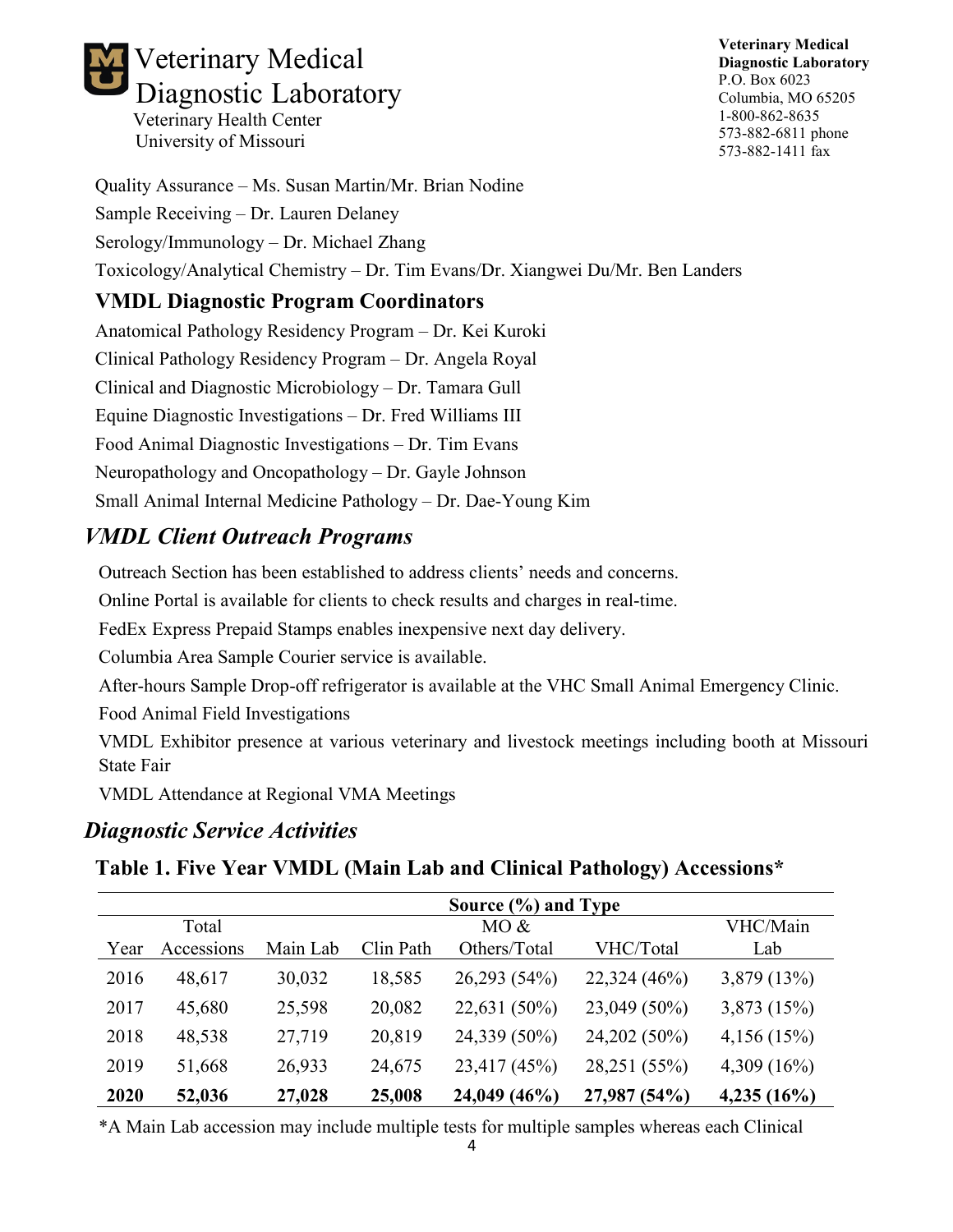

**Veterinary Medical Diagnostic Laboratory** P.O. Box 6023 Columbia, MO 65205 1-800-862-8635 573-882-6811 phone 573-882-1411 fax

Pathology accession represents one test performed on one sample. Approximately 95% clinical pathology accessions came from the VHC. From 2019 to 2020, total accessions increased 7.1%.

# **Table 2. Five Year VMDL (Main Lab and Clin Path) Tests by Animal Species\***

|                |        |        |        |                       |        |        | Wild/  | Non-   |       |         |         |
|----------------|--------|--------|--------|-----------------------|--------|--------|--------|--------|-------|---------|---------|
| <b>Species</b> | Avian  | Bovine |        | Canine Caprine Equine |        | Feline | Exotic | Animal | Ovine | Porcine | Total   |
| 2016           | 8.954  | 19,345 | 42,979 | 1,633                 | 9,483  | 6,891  | 6,277  | 4,784  | 643   | 6.022   | 107,011 |
| 2017           | 10.298 | 17.693 | 44,570 | 2,270                 | 9,156  | 7,517  | 15,657 | 4,590  | 568   | 3.557   | 115,876 |
| 2018           | 8.773  | 19.128 | 46,191 | 1,331                 | 10,263 | 7,558  | 30,050 | 2,728  | 537   | 2.607   | 129,166 |
| 2019           | 4.118  | 15.878 | 64,204 | 1,778                 | 10,140 | 9,975  | 44,882 | 1,790  | 1,414 | 3,715   | 157.894 |
| 2020           | 4.141  | 16,488 | 68,169 | 1,743                 | 9,161  | 10,253 | 24,673 | 2,574  | 774   | 4,768   | 142,744 |

**Figure 1. Distribution of Diagnostic Tests by Animal Species**

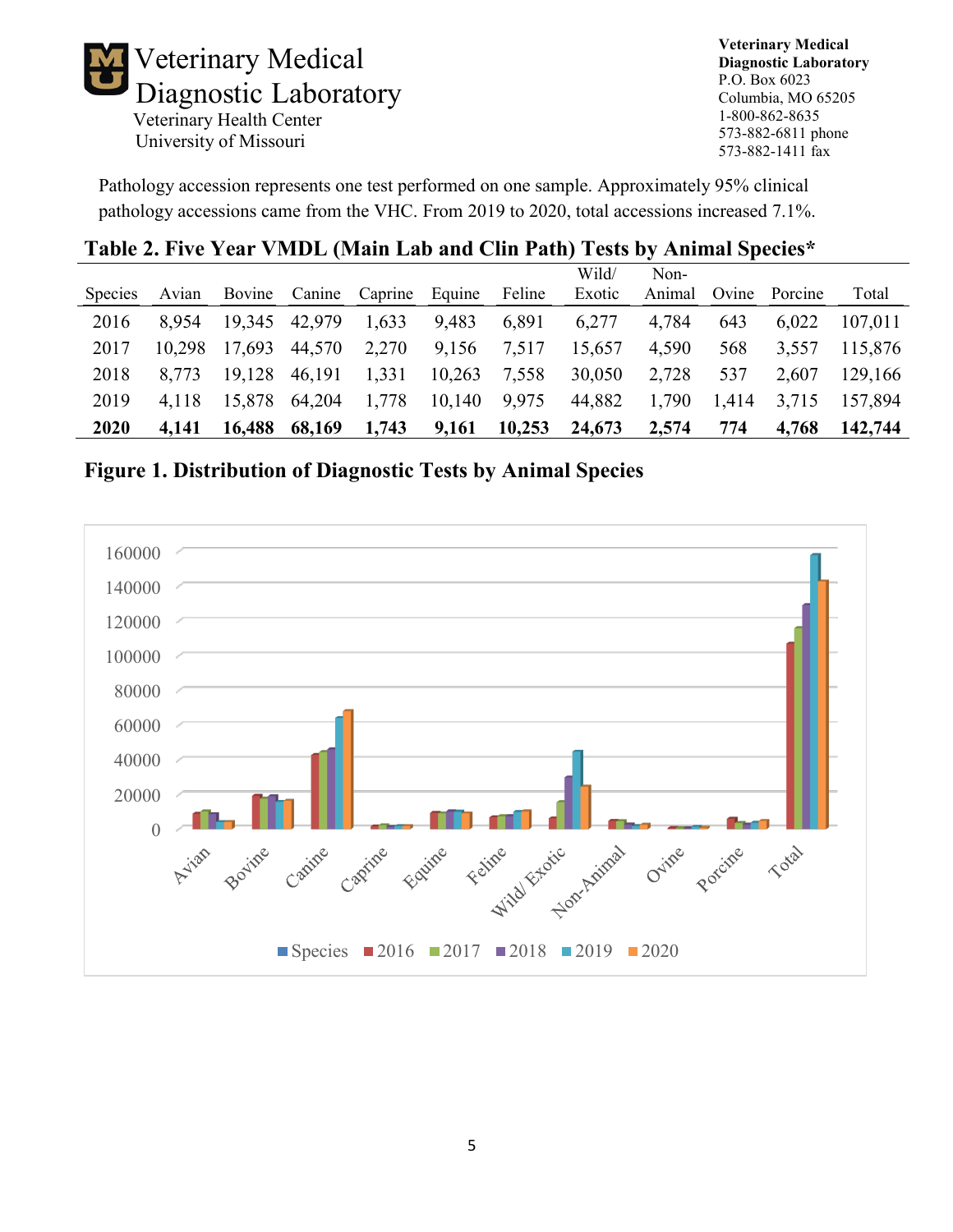Veterinary Medical Diagnostic Laboratory Veterinary Health Center

University of Missouri

**Veterinary Medical Diagnostic Laboratory** P.O. Box 6023 Columbia, MO 65205 1-800-862-8635 573-882-6811 phone 573-882-1411 fax

### **Table 3. Five Year VMDL (Main Lab and Clin Path) Tests by Section\***

| Year | Avian | Ana           | Histo/     | Clin          | Micro  | Molecular | Serology | Tox/Ana | Other | Total   |
|------|-------|---------------|------------|---------------|--------|-----------|----------|---------|-------|---------|
|      | Dx.   | Path          | <b>IHC</b> | Path          |        | Dx.       | /Immuno  | Chem    |       |         |
| 2016 | 5,375 | 11,289        | 19,773     | 26,011        | 17,160 | 9,982     | 13,066   | 4,355   | N/A   | 107,011 |
| 2017 | 5,415 | 11,352 29,850 |            | 28,249        | 16.727 | 10,911    | 21,634   | 4,610   | N/A   | 128,748 |
| 2018 | 4.411 | 12,065        | 28,966     | 29,126 15,246 |        | 9,872     | 38,515   | 2,838   | N/A   | 141,039 |
| 2019 | 1,587 | 12,154        | 41,117     | 31,992 13,589 |        | 8,449     | 46,646   | 2,360   | 9,193 | 167,087 |
| 2020 | 1,815 | 11,996        | 43,405     | 35,184        | 13,558 | 7,624     | 26,452   | 2,610   | 100   | 142,744 |

\*The number of diagnostic tests decreased 14.56% from 2019 to 2020.

#### **Table 4. Distribution of VMDL Accessions in 105 MO Counties/Independent City**

| County           | #ACCN* | County       | #ACCN | County         | #ACCN | County      | #ACCN          |
|------------------|--------|--------------|-------|----------------|-------|-------------|----------------|
| Boone            | 33,018 | Webster      | 169   | Scott          | 88    | Carroll     | 25             |
| St. Louis County | 1,422  | Nodaway      | 165   | Osage          | 86    | Stoddard    | 25             |
| St. Charles      | 733    | Taney        | 157   | Grundy         | 80    | Maries      | 21             |
| Greene           | 717    | Howell       | 153   | Clay           | 77    | Andrew      | 19             |
| Jackson          | 626    | Marion       | 147   | Dunklin        | 73    | Benton      | 19             |
| Cole             | 590    | Moniteau     | 147   | Laclede        | 72    | Perry       | 19             |
| Callaway         | 567    | Buchanan     | 137   | Shelby         | 66    | Atchison    | 18             |
| Franklin         | 504    | Barry        | 136   | Wright         | 66    | St. Clair   | 17             |
| Johnson          | 462    | Ray          | 136   | Macon          | 62    | Mississippi | 16             |
| Christian        | 390    | Saline       | 132   | Pulaski        | 62    | Dent        | 15             |
| Jefferson        | 373    | Randolph     | 126   | Henry          | 53    | Sullivan    | 13             |
| Not Specified    | 350    | Pettis       | 125   | Morgan         | 48    | Chariton    | 12             |
| Camden           | 322    | McDonald     | 121   | Platte         | 48    | DeKalb      | 12             |
| St. Louis City   | 306    | Miller       | 119   | Ste. Genevieve | 47    | Clark       | 11             |
| Phelps           | 279    | Howard       | 113   | Knox           | 46    | Harrison    | 11             |
| Cape Girardeau   | 254    | Lawrence     | 111   | Cedar          | 44    | Ozark       | 10             |
| Cass             | 245    | Polk         | 111   | Bollinger      | 43    | Shannon     | 10             |
| Newton           | 239    | Putnam       | 111   | Vernon         | 42    | Boone       | $\tau$         |
| Lincoln          | 235    | Oregon       | 109   | Crawford       | 40    | Clinton     | 5              |
| Gasconade        | 215    | Texas        | 109   | Adair          | 37    | Scotland    | $\overline{4}$ |
| Monroe           | 209    | <b>Bates</b> | 107   | Lewis          | 37    | Gentry      | $\overline{3}$ |
| Lafayette        | 207    | Cooper       | 104   | Linn           | 37    | Dade        | $\overline{2}$ |
| Jasper           | 194    | Barton       | 101   | Dallas         | 34    | Daviess     | $\mathbf{1}$   |
| St. Francois     | 194    | Warren       | 97    | Madison        | 33    | Douglas     | $\mathbf{1}$   |
| <b>Butler</b>    | 193    | Pike         | 93    | Caldwell       | 31    | Holt        | 1              |
| Livingston       | 172    | Audrain      | 88    | Montgomery     | 31    | Reynolds    | 1              |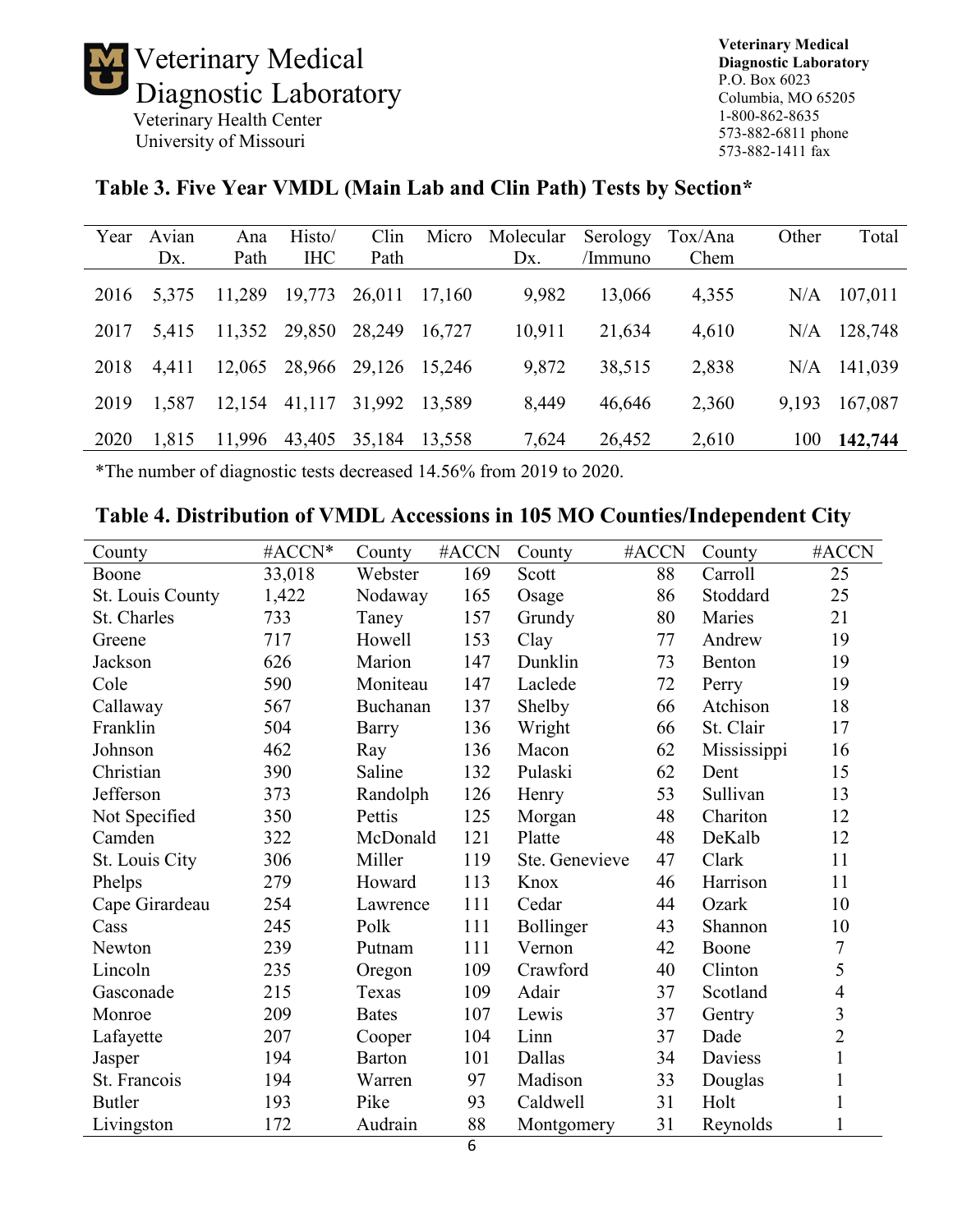

#### \*ACCN: Accession

# **Table 5. Distribution of VMDL Accessions in 43 Non-MO States**

| <b>State/Country</b> | # Accession | <b>State/Country</b> | # Accession    |
|----------------------|-------------|----------------------|----------------|
| Illinois             | 1,014       | Indiana              | 13             |
| Arkansas             | 839         | Michigan             | 13             |
| Oklahoma             | 423         | Texas                | 8              |
| Florida              | 396         | New Mexico           | 7              |
| North Carolina       | 299         | Alabama              | 6              |
| Kansas               | 243         | Maryland             | 6              |
| Iowa                 | 144         | Washington           | 6              |
| California           | 136         | Kentucky             | 5              |
| Minnesota            | 113         | Wyoming              | 5              |
| Montana              | 63          | Georgia              | $\overline{4}$ |
| New York             | 49          | Nevada               | 4              |
| New Jersey           | 40          | South Dakota         | 4              |
| Virginia             | 35          | Wisconsin            | $\overline{4}$ |
| South Carolina       | 27          | Colorado             | 3              |
| Massachusetts        | 25          | New Hampshire        | 3              |
| Manitoba             | 23          | Oregon               | $\overline{2}$ |
| Puerto Rico          | 23          | British Columbia     | 1              |
| Arizona              | 22          | Idaho                | 1              |
| Pennsylvania         | 22          | Ontario              | 1              |
| Tennessee            | 18          | Rhode Island         | 1              |
| Nebraska             | 17          | Saskatchewan         | 1              |
| Ohio                 | 16          | Indiana              | 13             |

### *External Proficiency Tests*

### **NAHLN Data Transmission**

ASF Electronic Messaging Competency

CSF Electronic Messaging Competency

FMD Electronic Messaging Competency

IAV-A Electronic Messaging Competency

IAV-S Electronic Messaging Competency

Pseudorabies Electronic Messaging Competency

### **Clinical Pathology**

Chemistry-Routine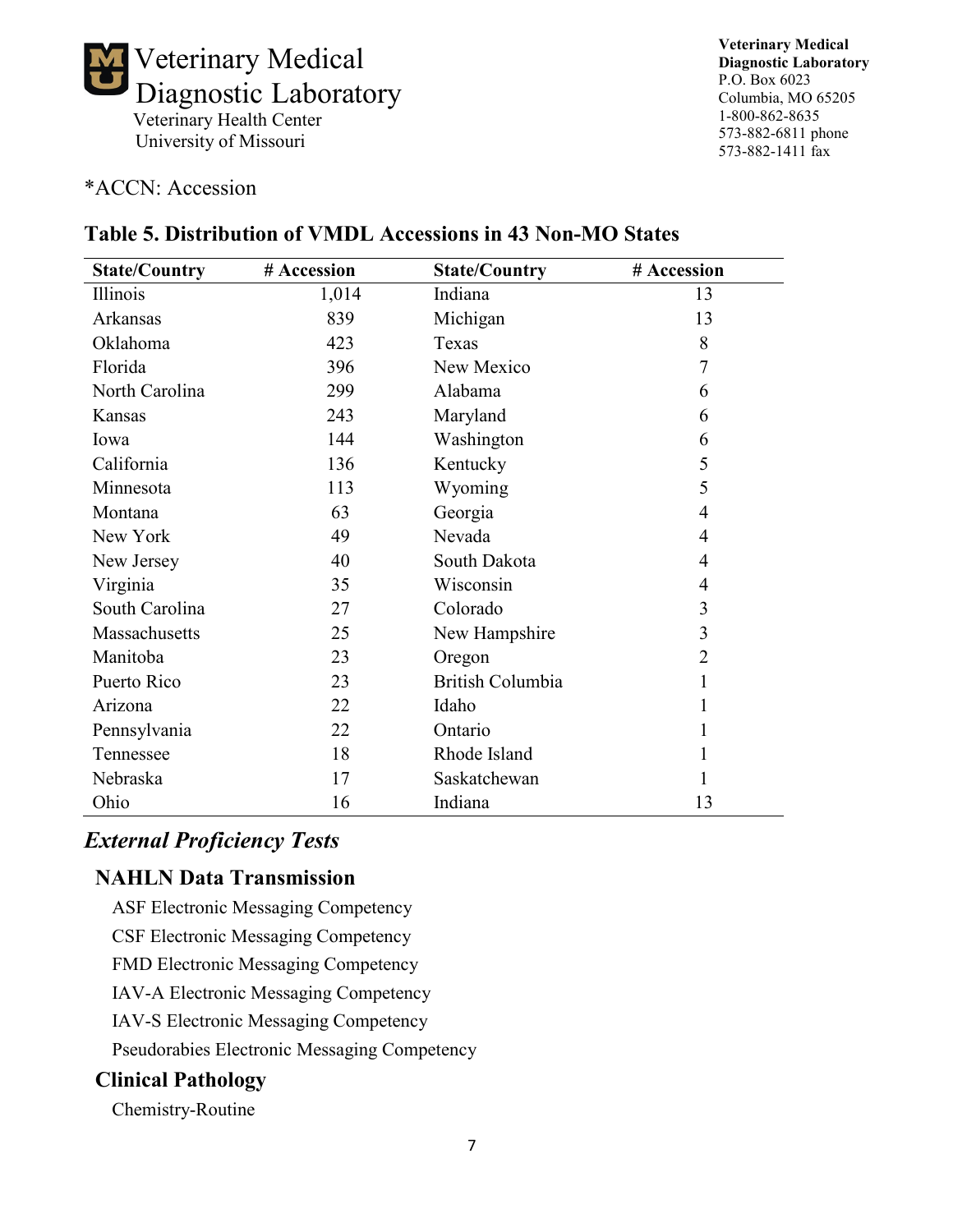# Veterinary Medical Diagnostic Laboratory Veterinary Health Center

University of Missouri

**Veterinary Medical Diagnostic Laboratory** P.O. Box 6023 Columbia, MO 65205 1-800-862-8635 573-882-6811 phone 573-882-1411 fax

Hematology

Microscopy

Urinalysis

# **Histology**

Chronic Wasting Disease IHC

# **Microbiology**

Contagious Equine Metritis (CEM) Culture

*Listeria* and *Salmonella* in Raw Dog Food

*Salmonella* Group D Culture and Serology - National Poultry Improvement Plan (NPIP)

# **Molecular Diagnostics**

Avian Influenza Virus (IAV-A) qRT-PCR Avian Paramyxovirus (APMV)-1/Exotic New Castle Virus qRT-PCR African Swine Fever (ASF) qPCR Classical Swine Fever Virus (CSFV) qRT-PCR Foot-and-Mouth Disease Virus (FMDV) qRT-PCR Swine Influenza Virus (SIV) qRT-PCR

# **Serology**

Bluetongue Serology Bovine Leukemia Virus (BLV) Serology Brucellosis Serology Chronic Wasting Disease (CWD) ELISA Equine Infectious Anemia (EIA) Johne's ELISA Pseudorabies Virus (PRV) gB & gl ELISA

# **Toxicology**

Aflatoxin in Feedstuffs HPLC Aflatoxin M1 in Tissues HPLC Deoxynivalenol (DON) in Feedstuffs HPLC Fumonisin in Feedstuffs HPLC

# *VMDL Participation in National Diagnostic Programs*

**Figure 3. Level I Lab of National Animal Health Laboratory Network (NAHLN)**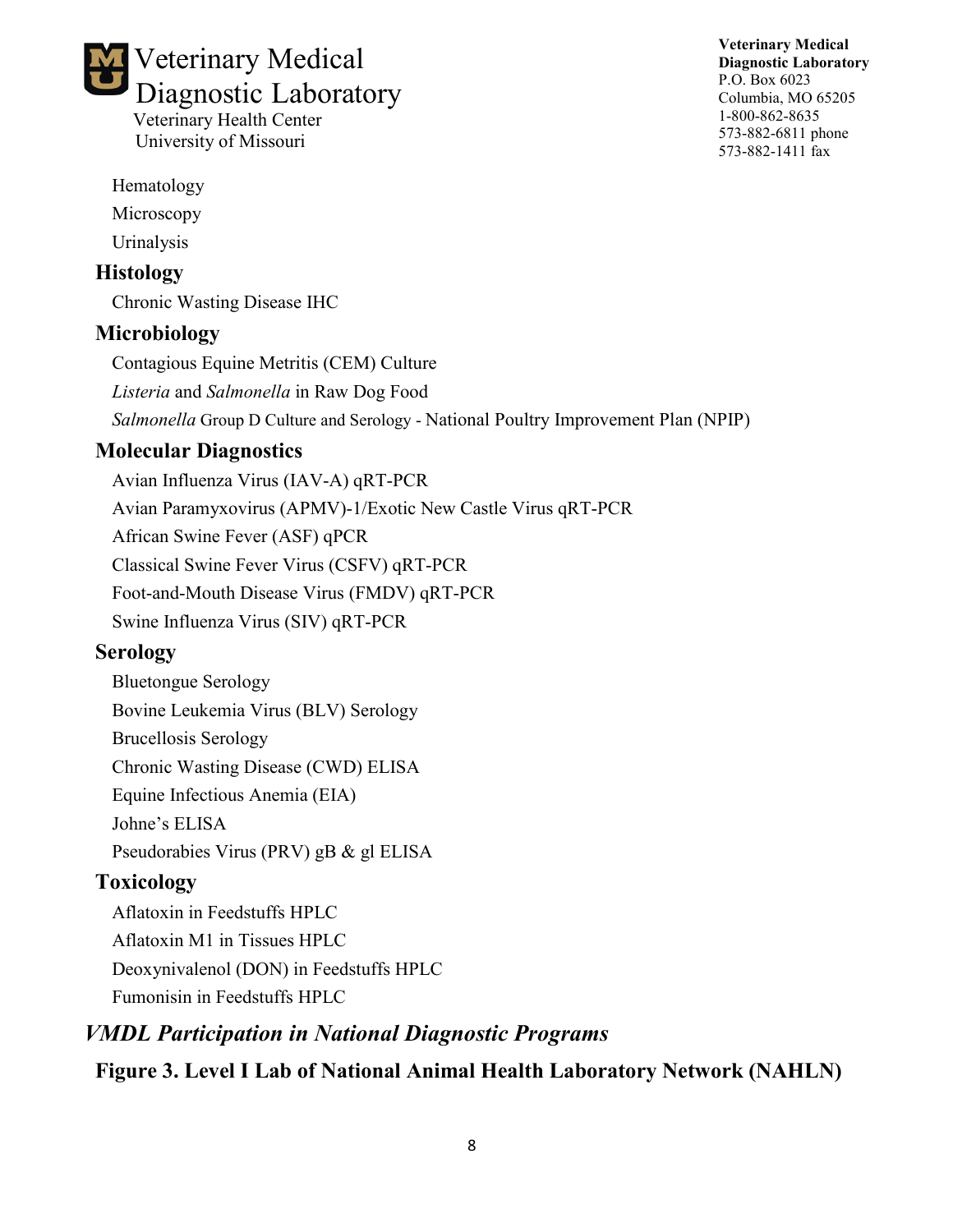

**Veterinary Medical Diagnostic Laboratory** P.O. Box 6023 Columbia, MO 65205 1-800-862-8635 573-882-6811 phone 573-882-1411 fax



# **Figure 4. Tier I Member of FDA Veterinary Laboratory Investigation and Response Network (Vet-LIRN)**

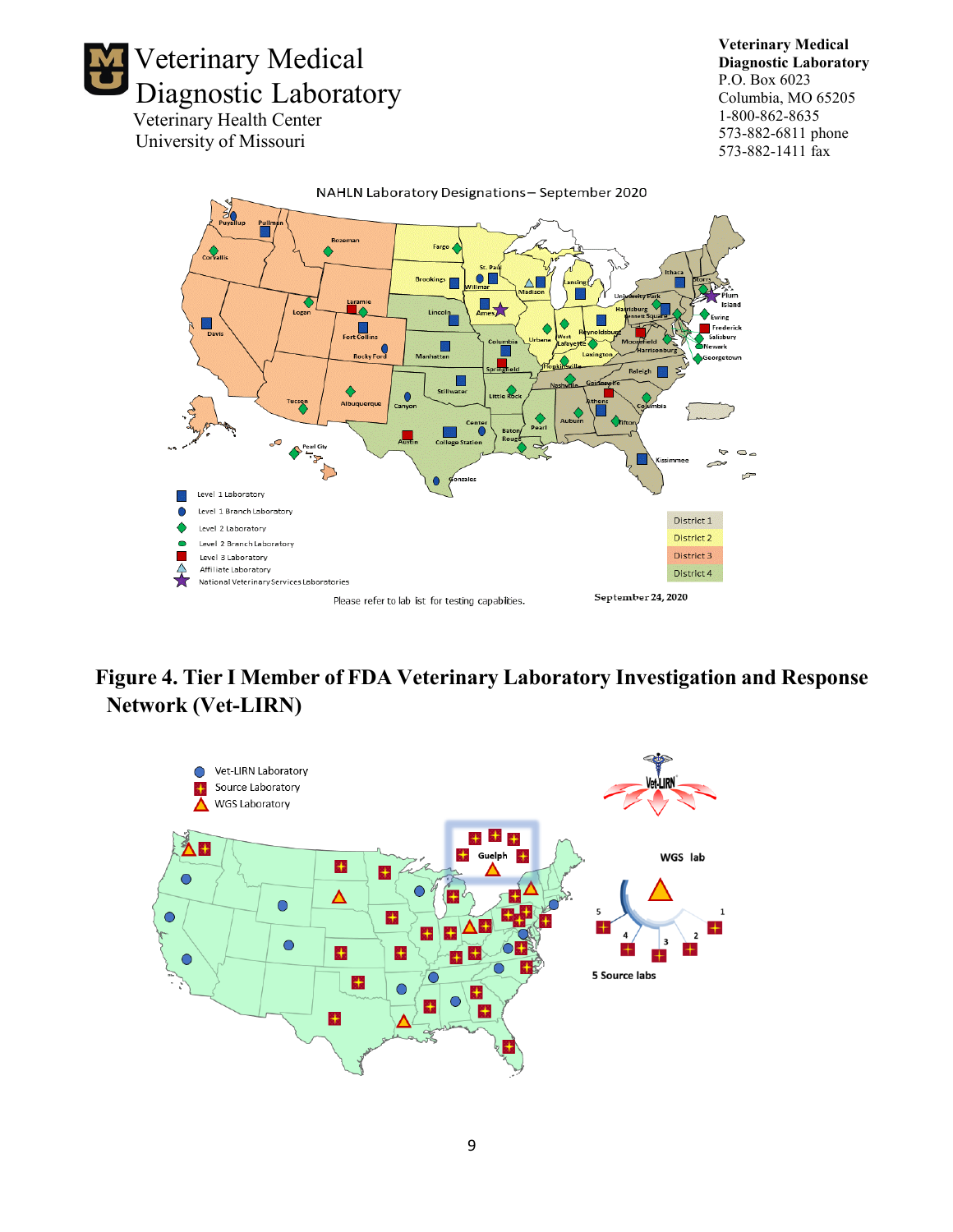

**Veterinary Medical Diagnostic Laboratory** P.O. Box 6023 Columbia, MO 65205 1-800-862-8635 573-882-6811 phone 573-882-1411 fax

# *Teaching Activities*

# **Didactic and Laboratory Courses** (**N = 37; Bold: Coordinated by VMDL Faculty**)

| AS 140/2140                | <b>Companion Animals</b>                                     |
|----------------------------|--------------------------------------------------------------|
| AS 325/4977                | <b>Horse Production</b>                                      |
| <b>BioMed 3200</b>         | <b>Comparative Hematology</b>                                |
| BioMED 3310                | <b>Biomedical Pathophysiology Online</b>                     |
| <b>BioMed 4100</b>         | <b>Veterinary Clinical Chemistry, Online</b>                 |
| BioMed 4110/V PBIO 7110    | <b>Veterinary Cytology</b>                                   |
| <b>BioMED 4120</b>         | <b>Principles of Toxicology Online (Undergraduate Level)</b> |
| <b>LAB AN 9437</b>         | Lab Animal Pathology                                         |
| <b>MMI 8050</b>            | Mechanisms of Microbial Pathogenesis                         |
| P Health 8150              | <b>Human Health and the Environment</b>                      |
| <b>V BSCI 5507</b>         | Veterinary Pharmacology                                      |
| <b>V BSCI 5508</b>         | Veterinary Pharmacology                                      |
| <b>V BSCI 5509</b>         | <b>Veterinary Toxicology</b>                                 |
| V M S 6400                 | Food Animal Medicine & Surgery I                             |
| V M S 6420                 | Equine Medicine and Surgery I                                |
| <b>V</b> M S 6987          | <b>Problem-Based Learning Clinic Preparation</b>             |
| V M S 6996                 | <b>Advanced Dermatology</b>                                  |
| V M S 8036                 | Advanced Physiology of Dog and Cat                           |
| V M S 8401                 | Topics in Veterinary Clinical Sciences                       |
| V M S 8402                 | Seminar in Veterinary Clinical Sciences                      |
| <b>V</b> M S 8402 B        | Seminar in Veterinary Clinical Sciences                      |
| <b>V M S</b> 8402 <b>D</b> | <b>Clinicopathologic Case Conference (CPC)</b>               |
| V M S 8415                 | <b>Advanced Veterinary Neurology</b>                         |
| V M S 8485                 | Problems in Veterinary Clinical Science                      |
| <b>V_PBIO 5552</b>         | Veterinary Bacteriology 1                                    |
| V PBIO 5553                | Veterinary Bacteriology 2                                    |
| <b>V PBIO 5554</b>         | <b>Veterinary Virology</b>                                   |
| <b>V PBIO 5575</b>         | <b>General Veterinary Pathology</b>                          |
| <b>V PBIO 5576</b>         | <b>Veterinary Systemic and Special Pathology I</b><br>10     |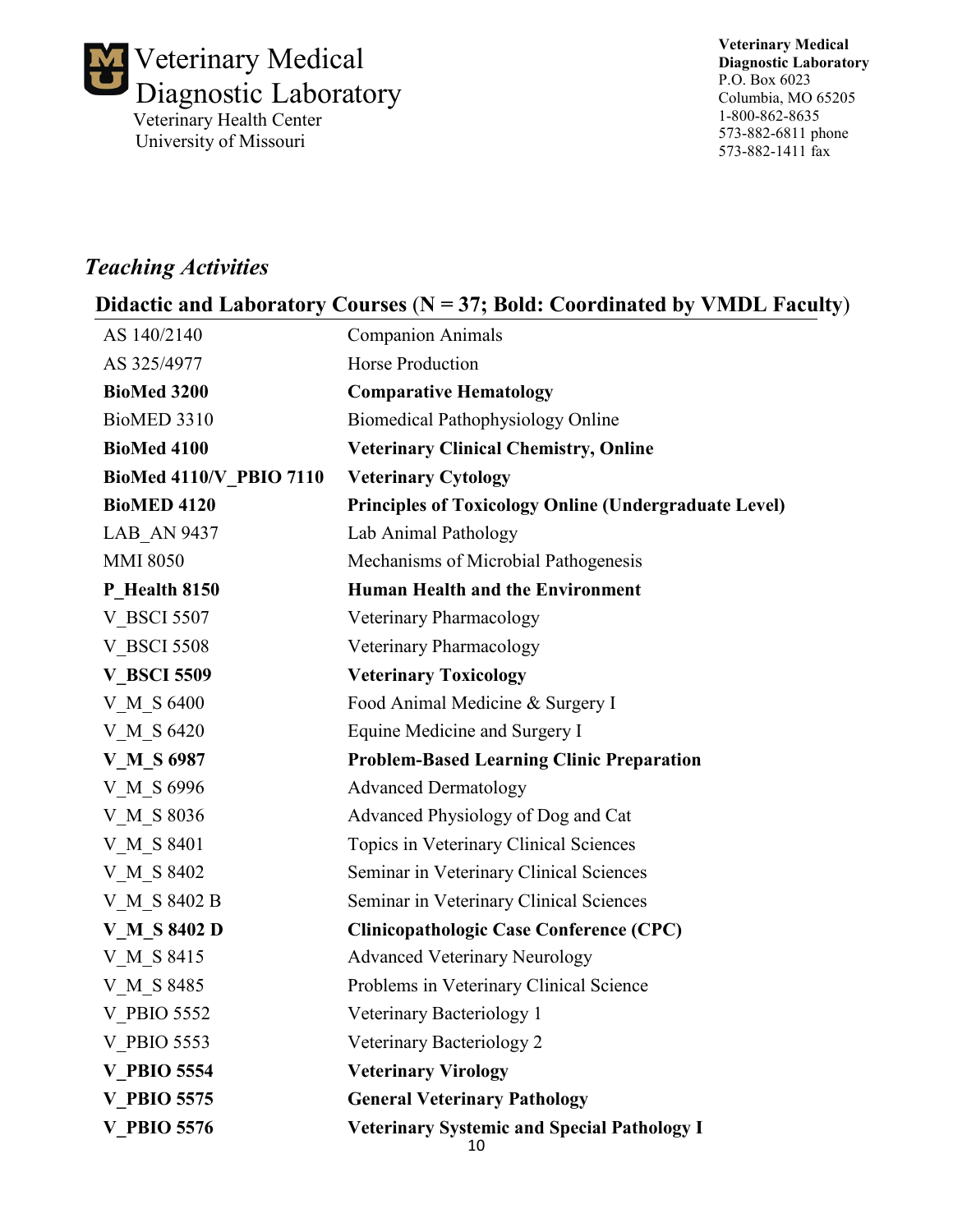| Veterinary Medical<br>Diagnostic Laboratory<br>Veterinary Health Center<br>University of Missouri | <b>Veterinary Medical</b><br><b>Diagnostic Laboratory</b><br>P.O. Box 6023<br>Columbia, MO 65205<br>1-800-862-8635<br>573-882-6811 phone<br>573-882-1411 fax |  |  |  |  |
|---------------------------------------------------------------------------------------------------|--------------------------------------------------------------------------------------------------------------------------------------------------------------|--|--|--|--|
| <b>V PBIO 5577</b>                                                                                | <b>Veterinary Systemic and Special Pathology II</b>                                                                                                          |  |  |  |  |
| <b>V PBIO 5578</b>                                                                                | <b>Veterinary Clinical Pathology</b>                                                                                                                         |  |  |  |  |
| <b>V PBIO 6647</b>                                                                                | <b>Diagnostic Pathology and Special Species Medicine I</b>                                                                                                   |  |  |  |  |
| <b>V PBIO 6679</b>                                                                                | <b>Diagnostic Pathology and Special Species Medicine II</b>                                                                                                  |  |  |  |  |
| <b>V PBIO 7120</b>                                                                                | <b>Principles of Toxicology Online (Graduate Level)</b>                                                                                                      |  |  |  |  |
| <b>V PBIO 8434</b>                                                                                | <b>Advanced Clinical Pathology</b>                                                                                                                           |  |  |  |  |
| <b>V PBIO 8435</b>                                                                                | <b>Advanced Microscopy in Veterinary Clinical Pathology</b>                                                                                                  |  |  |  |  |
| <b>V PBIO 9090</b>                                                                                | <b>Area Veterinary Pathobiology Dissertation Research</b>                                                                                                    |  |  |  |  |

# **Clinical and Diagnostic Rounds and Seminars (N = 18)**

| <b>Chemistry Rounds</b>                                                 |
|-------------------------------------------------------------------------|
| Comparative Orthopaedic Laboratory (COL) journal club                   |
| <b>Cytology Rounds</b>                                                  |
| Dermatology Rounds                                                      |
| Equine Journal Club                                                     |
| Food for Thought Rounds                                                 |
| Food Animal/ Equine Clinical Case Rounds                                |
| Food Animal Journal Club                                                |
| <b>Gross Pathology Rounds</b>                                           |
| <b>Hematology Rounds</b>                                                |
| Human Health and the Environment                                        |
| <b>Image Review</b>                                                     |
| Joint Pathology Center Wednesday Slide Conference                       |
| Mentoring International Students                                        |
| Mentoring Pre-Vet Students (Including Pre-Vet Scholars)                 |
| Mentoring Veterinary Professional Students at VET Orientation for VM-1s |
| Neurology Rounds                                                        |
| <b>Ophthalmic Pathology Rounds</b>                                      |
| <b>Slide Treats</b>                                                     |
| <b>VMDL-Food Animal Monthly Rounds</b>                                  |

# **Residency Training Programs**

Anatomical Pathology

 $\overline{a}$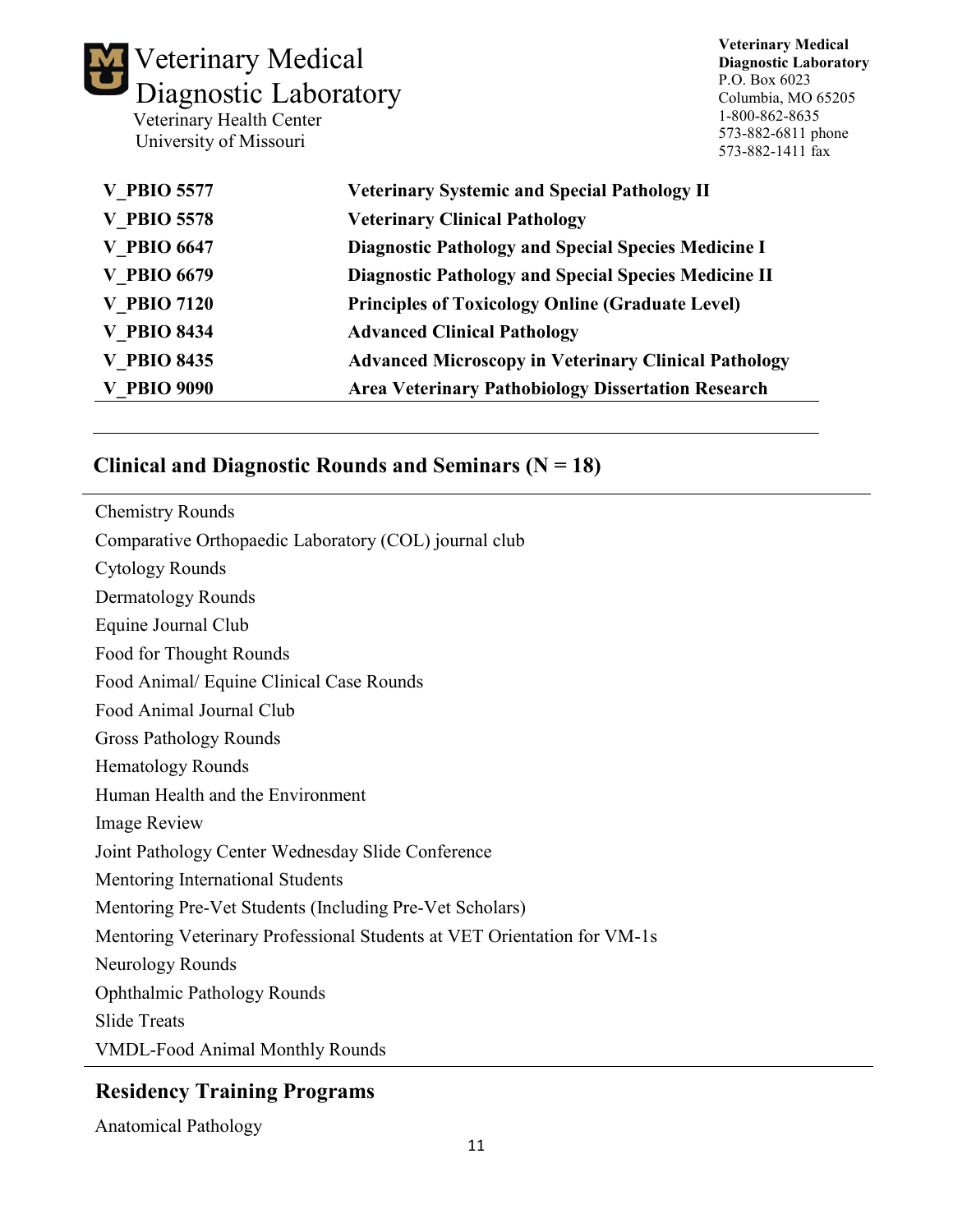

Clinical Pathology

Clinical and Diagnostic Microbiology

University of Missouri

### **International Programs**

1. Agencia de Regulación y Control de la Bioseguridady Cuarentena para Galápagos or Agency for Biosafety and Quarantine Regulation and Control for the Galápagos (ABG) – Building diagnostic capacity and collaborative research

# *National and State Leadership Activities*

### **National and State Leadership**

- 1. **Evans T**. Co-Chair AAVLD Toxicology Committee
- 2. **Evans T**. ABVT Student Award Committee and Education Committee member
- 3. **Evans T**. Veterinary Education Assessment Examination Question Reviewer
- 4. **Gull T**. ACVIM Credentials Committee.
- 5. **Gull T**. ACVM Board of Governors, ACVM Examination Committee, ACVIM Examination Committee.
- 6. **Gull T**. Chair, Drug & Medications Committee for the North American Trail Riding Conference
- 7. **Royal A**. Member of ACVP Certifying Exam Assembly and Administration Group (Clinical Pathology).
- 8. **Zhang S**. AAVLD President, Member of AAVLD Bacteriology/Mycology Subcommittee, Antimicrobial Susceptibility Subcommittee, Quality Assurance Committee, Government Relations Committee, Strategic Planning Committee, and Workforce Development Committee.
- 9. **Zhang S**. Missouri Biosecurity Working Group
- 10. **Zhang S**. Missouri Council on Captive Wild and Exotic Animals.
- 11. **Zhang S**. USDA NAHLN Antimicrobial Resistance Working Group, Technical Working Group.

## *Scholarly Activities*

#### **Grants and Contracts**

#### **New Grants and Contracts**

- 1. 2020-2020. Lyons B, Reinero C, Ericsson A, **Gull T**. Examination of the spatial and temporal dynamics of microbiota on select surfaces in a small animal intensive care unit. MU Clinician-Scientist Grant. \$8,000.
- 2. 2020-2021. **Gull T** (PI), **Kittana H**, **Odemuyiwa S**, Calcutt M. Multi-locus sequence typing of divergent *Mannheimi*a isolates and molecular and serological detection of leukotoxin from cases with and without disease. USDA AHFF. \$8,000.
- 3. 2020-2021. Jeffery Bryan (PI, 35%), **Dae Kim** (Co-I, 20%), Jimmy Lattimer (Co-I,10%), Charles Maitz (Co-I, 30%), Sarah Schlink (Co-I, 5%). Evaluation of Eye90™ Radioembolic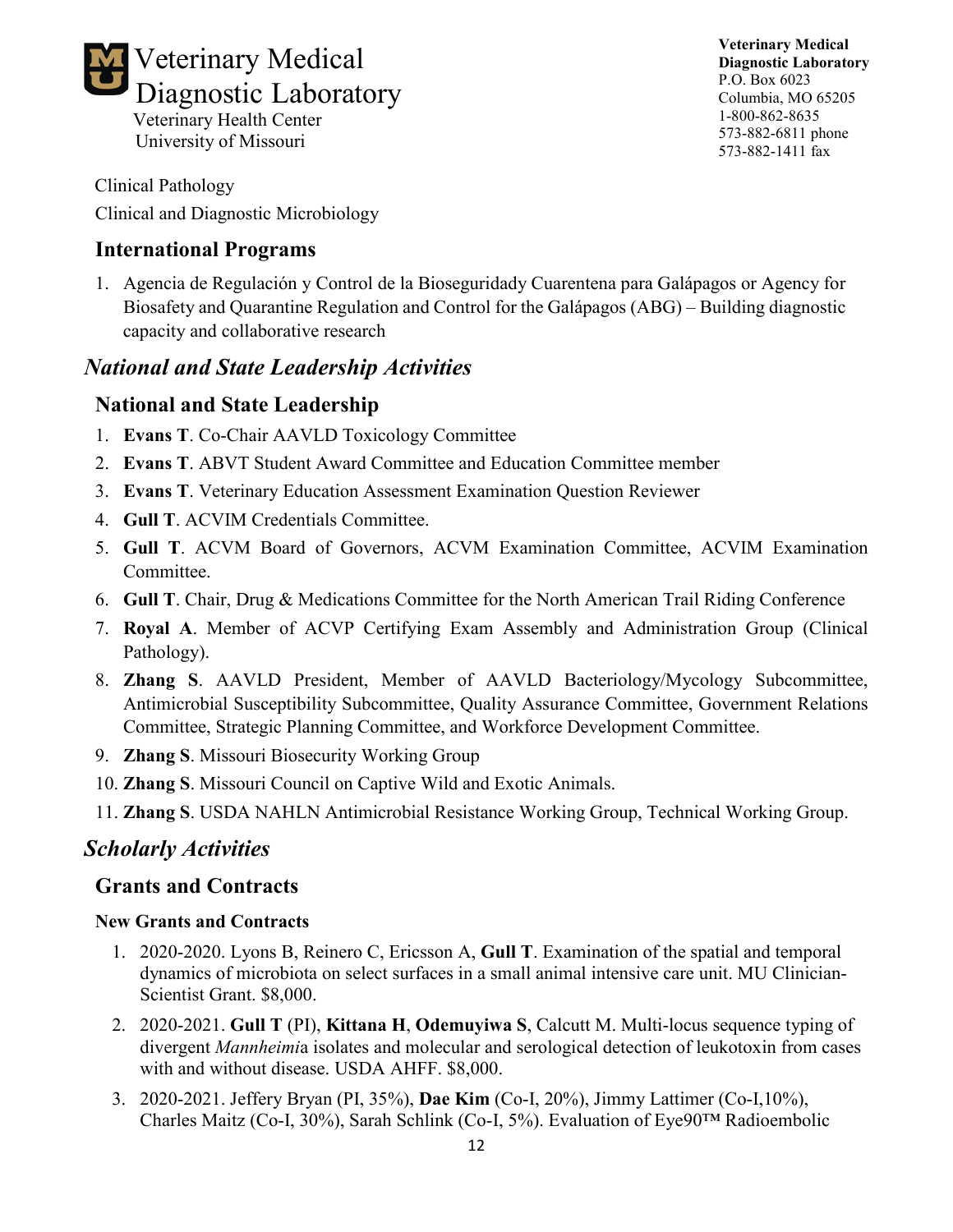

**Veterinary Medical Diagnostic Laboratory** P.O. Box 6023 Columbia, MO 65205 1-800-862-8635 573-882-6811 phone 573-882-1411 fax

Microspheres radiopacity and delivery in healthy rabbits. ABK Biomedical Inc. \$48,659.

- 4. 2020-2021. McCurdy K, MacCracken M, **Gull T**. The effect of intra-articular morphine on amikacin antimicrobial activity and concentration. Phi Zeta. \$1000.
- 5. 2020-2021. **Zhang S (PD).** Maintaining NAHLN Level I Member Lab. US Department of Agriculture. Total: \$295,000 (Direct: \$265,500, Indirect: \$29,500).
- 6. 2020-2021. **Zhang S (PI), Evans T (Co-PI), Johnson GC (Co-PI), Gull T (Co-PI), Zhang MZ (Co-PI), Odemuyiwa S (Co-PI)**. Maintaining FDA Vet-LIRN Tier I Lab. NIH 1U18FD006670-01. \$39,900 (Direct: \$30,000).
- 7. 2020-2021. **Zhang S** (PI), **Gull T** (Co-PI). Prototype reporting and veterinarian and animal owner educational materials for cases of antimicrobial resistant bacteria of public health importance in companion animals. KSU-FDA/ Vet-LIRN. \$7,500
- 8. 2020-2021. **Zhang S (PI).** Enhancing Testing Capacity in Biosafety Level-3 Laboratory for Improved Detection of and Response to Foreign Animal Diseases. USDA. Total: \$104,108 (Direct: \$9,369.7, Indirect: \$10,411).
- 9. 2020-2022. **Shen Z** (PI). United front to develop harmonized NGS training and procedures to increase the capabilities and capacity of NAHLN laboratories in response to antimicrobial resistance (AMR). UGA-USDA (AP20VSD&B00c018). \$81,311 (Direct: \$73,919, Indirect: \$7,392).
- 10. 2020-2023. **Zhang S (PI), Zhang M (Co-PI)**, Almasri M (Co-PI). Development and Application of MEMS-based Biosensor and RT-QulC Assay for the Detection of Chronic Wasting Disease Prion in Anti- and Post-Mortem Cervid Samples. Missouri Department of Conservation. Total: \$657,011 (Direct: \$597,283, Indirect: \$59,728).

#### **Existing Active Grants**

- 1. 2016-2021. Hung C (PI) (Cook JL Consortium PI), **Kuroki K** (Co-I, 20% shared credit, 5% FTE). Prime sponsor NIH/NIAMS (R01AR068133). \$406,820 (Direct \$265,029).
- 2. 2017-2020. Cook JL (PI), Kuroki K (Co-I, 5% shared credit). Seamless Healing of Avascular Meniscus Tears by Stem Cell Recruitment. COLUMBIA UNIV/NIH NIAM. Total: \$158,064.00
- 3. 2017-2021. Lee CH (PI) (Cook JL Consortium PI), **Kuroki K** (Co-I, 5% shared credit, 2% FTE). Seamless healing of avascular meniscus tears by stem cell recruitment. NIH/NIAMS (R01AR071316). \$239,281 (Direct \$155,883).
- 4. 2018-2021. Stannard JP (PI), **Kuroki K** (Co-I, 2% shared credit, 5% FTE). A biologic joint replacement strategy to treat patients with post-traumatic osteoarthritis – Expansion. DEPT. OF DEFENSE (W81XWH1810430). \$1,98 9,044 (Direct \$1,302,402).
- 5. 2018-2023. Lucy M (PI), **Evans TJ** (Co-I, 5% shared credit), **Gull T** (Co-I, 5% shared credit). Uterine microbiome: Functional significance in establishing the uterine program postpartum. NIH (1R01HD092254-01A1), \$1.6 million (Direct: \$720,000, Indirect: \$880,000).
- 6. 2019-2020. **Evans T** (PI), **Zhang S** (Co-PI), **Rottinghaus G** (Co-PI). Updating GC/MS Analytical Capabilities to Enhance Human and Animal Health. NIH 1U18FD006710. \$110,378.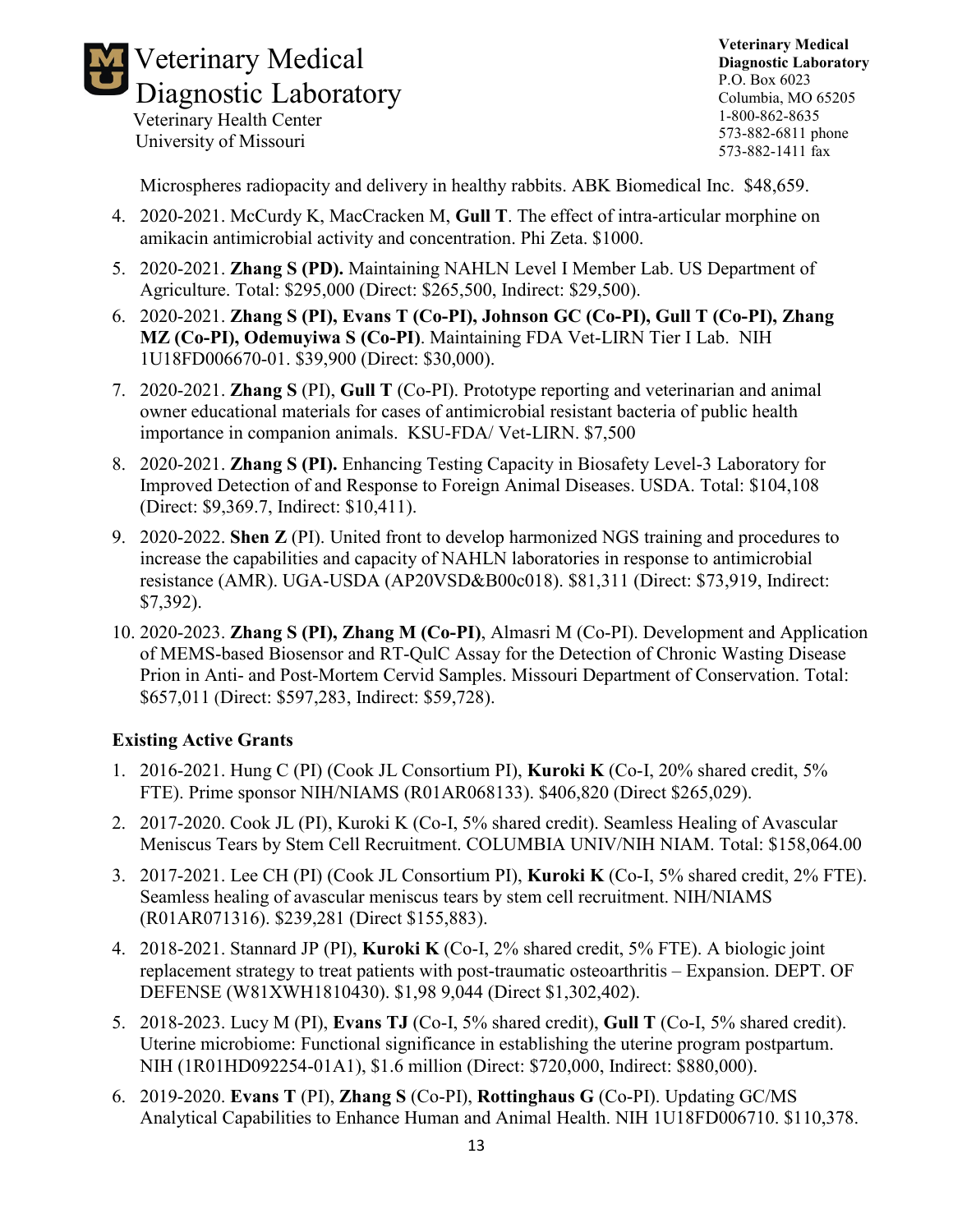

**Veterinary Medical Diagnostic Laboratory** P.O. Box 6023 Columbia, MO 65205 1-800-862-8635 573-882-6811 phone 573-882-1411 fax

- 7. 2019-2020. **Evans T** (PI), **Zhang S** (Co-PI), **Rottinghaus G** (Co-PI). Updating GC/MS Analytical Capabilities to Enhance Human and Animal Health. NIH 1U18FD006710. \$110,378.
- 8. 2019-2020. Sebastian Cardona-Ramirez (PhD student), **Kuroki K** (Faculty Sponsor). Measurement of ECM metabolism in human and canine tendon fibroblasts subjected to clinically relevant mechanical stress. Phi Zeta Research. \$1,000.
- 9. 2019-2020. **Zhang S** (PD). NAHLN Level I Member Lab. USDA 16-9419-0159. \$300,000 (Direct: \$270,000).
- 10. 2019-2020. **Zhang S** (PI), **Evans T** (Co-PI), **Johnson GC** (Co-PI), **Gull T** (Co-PI), **Zhang MZ** (Co-PI), **Odemuyiwa S** (Co-PI). FDA Vet-LIRN Tier I Lab. NIH 1U18FD006670-01. \$39,900 (Direct: \$30,000).
- 11. 2019-2022. Kevin Wells (PI), **Kim DY** (Co-PI, 5% effort). Swine somatic cell genome editing center. NIH office of the director. \$1,129,562.00

### **Peer Reviewed Publications**

#### **Published**

- 1. Ajamian F, Ilarraza R, Wu Y, Morris K, **Odemuyiwa SO**, Moqbel R, Adamko DJ. CCL5 persists in RSV stocks following sucrose-gradient purification. J Leukoc Biol. 108(1):169-176, 2020.
- 2. Agulian L, Mann FA, Middleton JR, **Kim DY**. Evaluation of various carbon dioxide laser settings on the time and number of laser beam passes required to make a full-thickness skin incision and amount of laser-induced tissue artifact. Am. J. Vet. Res. 81(6): 514-520, 2020.
- 3. Bae H, Kim J, Chun D, Jung DI, Park J, **Kim DY**\*, Yu D\*. Idiopathic ulcerative dermatitis in a cat with feline infectious peritonitis. Vet. Med. Sci. Dec. 31, 2020 https://doi.org/10.1002/vms3.396
- 4. Buckley RM, Davis BW, Brashear WA, Farias FHG, **Kuroki K**, Graves T, Hillier LW, Kremitzki M, Li G, Middleton RP, Minx P, Tomlinson C, Lyons LA, Murphy WJ, Warren WC. A new domestic cat genome assembly based on long sequence reads empowers feline genomic medicine and identifies a novel gene for dwarfism. PLoS Genetics 2020;16:e1008926
- 5. Chu S, Wylie TN, Wylie KM, **Johnson GC**, Skidmore ZL, Fleer M, Griffith OL, Bryan JN.A virome sequencing approach to feline oral squamous cell carcinoma to evaluate viral causative factors. Microbiol. 240:108491, 2020. doi: 10.1016/j.vetmic.2019.108491.
- 6. Clemensen AK, Villalba JJ, **Rottinghaus GE**, Lee ST, Provenza FD, Reeve JR. Do plant secondary metabolite-containing forages influence soil processes in pasture systems? J. Agron. 112:3744-3757, 2020.
- 7. Flesner BK, Wood GW, Gayheart-Walsten P, Sonderegger FL, Henry CJ, Tate DJ, Bechtel SM, Donnelly LL, **Johnson GC**, **Kim DY**, Wahaus TA, Bryan JN, Reyes N. Autologous cancer cell vaccination, adoptive T-cell transfer, and interleukin-2 administration results in long-term survival for companion dogs with osteosarcoma. J. Vet. Intern. Med. 34(5):2056-2067, 2020. doi: 10.1111/jvim.15852.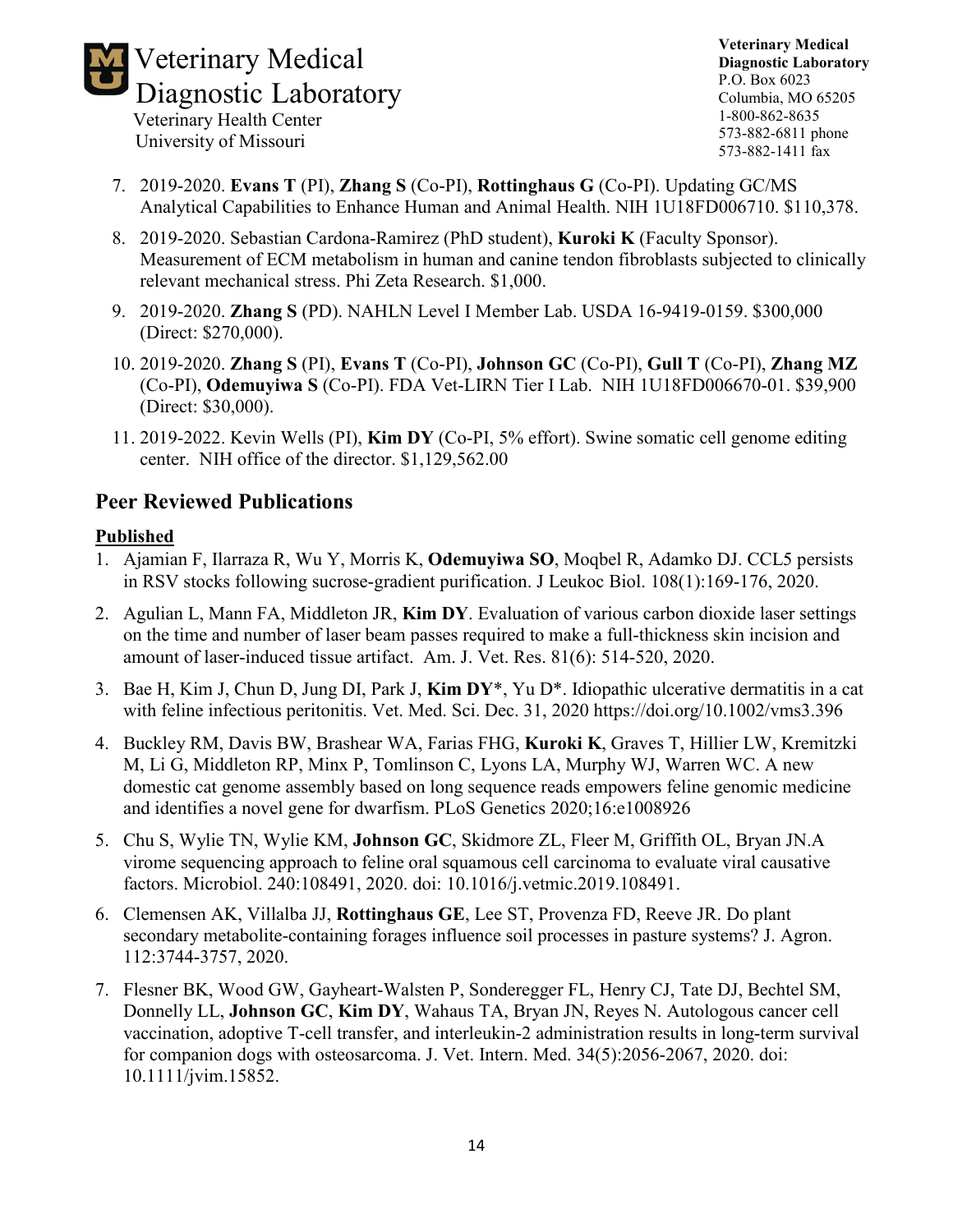

**Veterinary Medical Diagnostic Laboratory** P.O. Box 6023 Columbia, MO 65205 1-800-862-8635 573-882-6811 phone 573-882-1411 fax

- 8. Franklin SP, Stoker AM, Lin ASP, Pownder SL, Bozynski CC, **Kuroki K**, Guldberg RE, Cook JL, Holmes SP. T1ρ, T2 mapping, and EPIC-µCT Imaging in a Canine Model of Knee Osteochondral Injury. J. Orthop. Res. 38:740-746, 2020
- 9. Gomez Y, **Gull T**, Merrill KM, **Royal AB**. What is your diagnosis? BAL fluid from a dog. Vet Clin Pathol. 49(2):356-358, 2020. doi: 10.1111/vcp.12848.
- 10. **Hancock TS.** Embroidery as method: Stitching together narrative becomings and data. J. Educ. 78, 2020. https://doi.org/10.17159/2520-9868/i78a06
- 11. **Hancock, TS**. & Fontanella-Nothom, O. Becoming with/in flux: Pedagogies of sustainment (POSt). Qualitative Inquiry 26(1), 81-88, 2020. doi: 10.1177/1077800419874827
- 12. Hoffman JM, Kiklevich JV, Austad M, Tran V, Jones DP, **Royal A**, Henry C, Austad SN. Tryptophan metabolism is differently regulated between large and small dogs. GeroScience. 42(3):881-896, 2020. doi: 10.1007/s11357-019-00114-x.
- 13. Jaffey JA, Hess RS, Webster CR, Blois SL, Hostnik ET, Heilmann RM, Jacobs C, Steiner JM, Reusch CE, Rogers E, **Royal A**, Piech T, Musella C, Carvalho L, Fink MJ, Motta GE, Kilkucki SN, Cigarro A, Roedler FS, Seidel T, DeClue AE. Diagnostic contribution of individual components of adrenal function tests to diagnose canine hyperadrenocorticism. Vet. J. 263:105520, 2020. doi: 10.1016/j.tvjl.2020.105520.
- 14. Karaffa K, Bradtke J, **Hancock TS**. Embedded student counseling services: Insights from veterinary mental health practitioners. J. Coll. Couns. 09 October 2020 <https://doi.org/10.1002/jocc.12171>
- 15. Katz ML, Buckley RM, Biegen V, O'Brien DP, **Johnson GC**, Warren WC, Lyons LA. Neuronal Ceroid Lipofuscinosis in a Domestic Cat Associated with a DNA Sequence Variant That Creates a Premature Stop Codon in CLN6. GGG. 10(8):2741-2751, 2020. doi: 10.1534/g3.120.401407.PMID: 32518081
- 16. **Kim DY**\*, **Zinn MM**, **Odemuyiwa SO**., **Mitchell WJ**, **Johnson GC**. (2021). Myocarditis caused by naturally acquired canine distemper virus infection in 4 dogs. Journal of Veterinary Diagnostic Investigation. J. Vet. Diagn. Invest. 33(1), 167-169, 2020.
- 17. Kim H, Seiler P, Jones JC, Ridout G, Camp KP, Fabrizio TP, Jeevan T, Miller LA, Throm RE, Ferrara F, Fredrickson RL, Lowe JF, Wang L, **Odemuyiwa SO**, Wan XF, Webby RJ. Antibody Responses to SARS-CoV-2 Antigens in Humans and Animals. Vaccines (Basel). 16;8(4):684, 2020. doi: 10.3390/vaccines8040684.
- 18. **Kuroki K**, Morishima Y, Neil J, Beerntsen BT, Matsumoto J, Stich RW. Intestinal echinococcosis in a pet dog from Missouri. J. Am. Vet. Med. Assoc. 256:1041-1046, 2020.
- 19. LePage EC, Stoker AM, **Kuroki K**, Cook JL. Effects of cyclic compression on intervertebral disc metabolism using a whole-organ rat tail model. J. Orthop. Res. 2020 Oct 19. doi: 10.1002/jor.24886.
- 20. Oliver HA, Bozynski CC, Cook CR, **Kuroki K**, Sherman SL, Stoker AM, Cook JL. Enhanced subchondroplasty treatment for post-traumatic cartilage and subchondral bone marrow lesions in a canine model. J. Orthop. Res. 2020;38:368-77.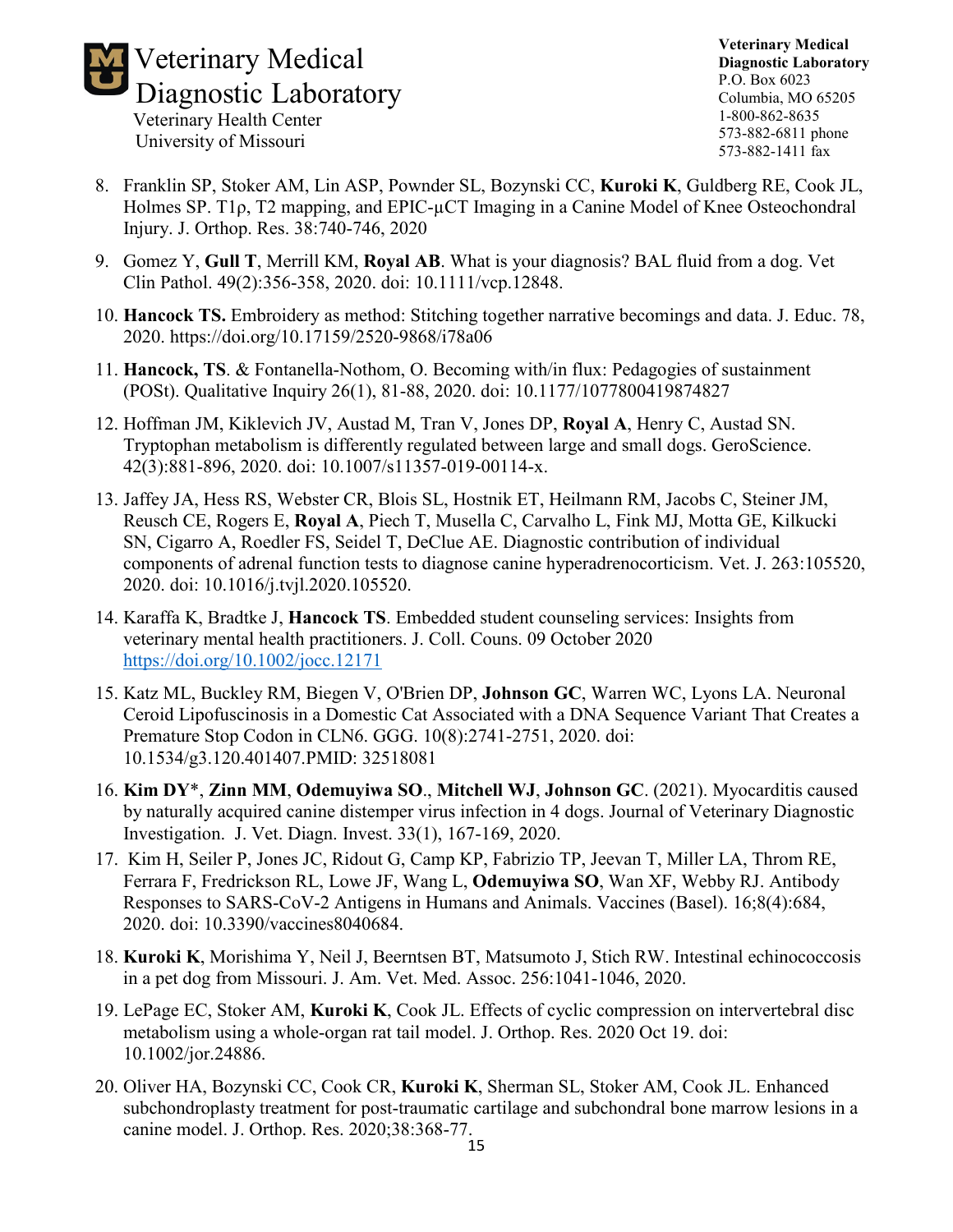

- 21. **Rothacker T**, Jaffey JA, Rogers ER, **Fales WH**, Gibas CFC, Wiederhold NP, Sanders C, Mele J, Fan H, Cohn LA, **Royal A**. Novel Penicillium species causing disseminated disease in a Labrador Retriever dog. Med. Mycol. 58(8):1053-1063, 2020. doi: 10.1093/mmy/myaa016. PMID: 32242628.
- 22. Schreiner AJ, Stannard JP, Cook CR, Bozynski CC, **Kuroki K**, Stoker AM, Smith PA, Cook JL. Comparison of meniscal allograft transplantation techniques using a preclinical canine model. J. Orthop. Res. 2020 Mar 21. doi: 10.1002/jor.24668. [Epub ahead of print] PubMed PMID: 32198782.
- 23. Schreiner AJ, Stoker AM, Bozynski CC, **Kuroki K**, Stannard JP, Cook JL. Clinical application of the basic science of articular cartilage pathology and treatment. J. Knee. Surg. 2020;33:1056-68.
- 24. Skinner O, Souza C, **Kim DY**. Metastasis to ipsilateral medial retropharyngeal and deep cervical lymph nodes in 22 dogs with thyroid carcinoma. Vet. Surg. Dec. 7, 2020 <https://doi.org/10.1111/vsu.13549>
- 25. Smiljanic D, Gennaro B, Izzo F, Langella A, Dakovic A, Germinario C, **Rottinghaus GE**, Spasojevic M, and Mercurio M. Removal of emerging contaminants from water by zeolite-rich composites: A first approach aiming at diclofenac and ketoprofen. Microporous Mesoporous Mater. 298:110057, 2020.
- 26. Smith MJ, Bozynski CC, **Kuroki K**, Cook CR, Stoker AM, Cook JL. Comparison of biologic scaffolds for augmentation of partial rotator cuff tears in a canine model. J. Shoulder. Elbow. Surg. 29:1573-1583, 2020.
- 27. Smith PA, Stannard JP, Bozynski CC, **Kuroki K**, Cook CR, Cook JL. Patellar Bone-Tendon-Bone Autografts versus quadriceps tendon allograft with synthetic augmentation in a canine model. J. Knee. Surg. 33:1256-1266, 2020.
- 28. Studstill CJ, Pritzl CJ, Seo YJ, **Kim DY**, Xia C, Wolf JJ, Nistala R, Vijayan M, Cho YB, Kang KW, Lee SM, Hahm B. Sphingosine kinase 2 restricts T cell immunopathology but permits viral persistence. J. Clin. Invest. Nov 9:125297, 2020.
- 29. Toedebusch CM, Garcia VB, Snyder JC, Jones MR, Schulz DJ, **Johnson GC**, Villalón E, Coates JR, Garcia ML Lumbar spinal cord microglia exhibited increased activation in aging dogs compared with young adult dogs. Geroscience. 42(1):169-182, 2020. doi: 10.1007/s11357-019- 00133-8.
- 30. Volokhov DV, Blom J, Amselle M, Delmonte P, Gao Y, **Shen Z, Zhang S**, Gulland FM, Chizhikov VE, Eisenberg T. *Oceanivirga miroungae* sp. nov., isolated from oral cavity of northern elephant seal (*Mirounga angustirostris*). Int. J. Syst. Evol. 70:3037-3048, 2020, doi: 10.1099/ijsem.0.004127.
- 31. Weissman M, Donnelly LL, Branson K, Glahn A, Nagy D, **Havis B, Johnson GC**, Flesner BK. Electrochemotherapy for a cutaneous squamous cell carcinoma in a Vietnamese Pot-bellied pig (*Sus scrofa*). J. Exot. Pet Med. 34:37-43, 2020.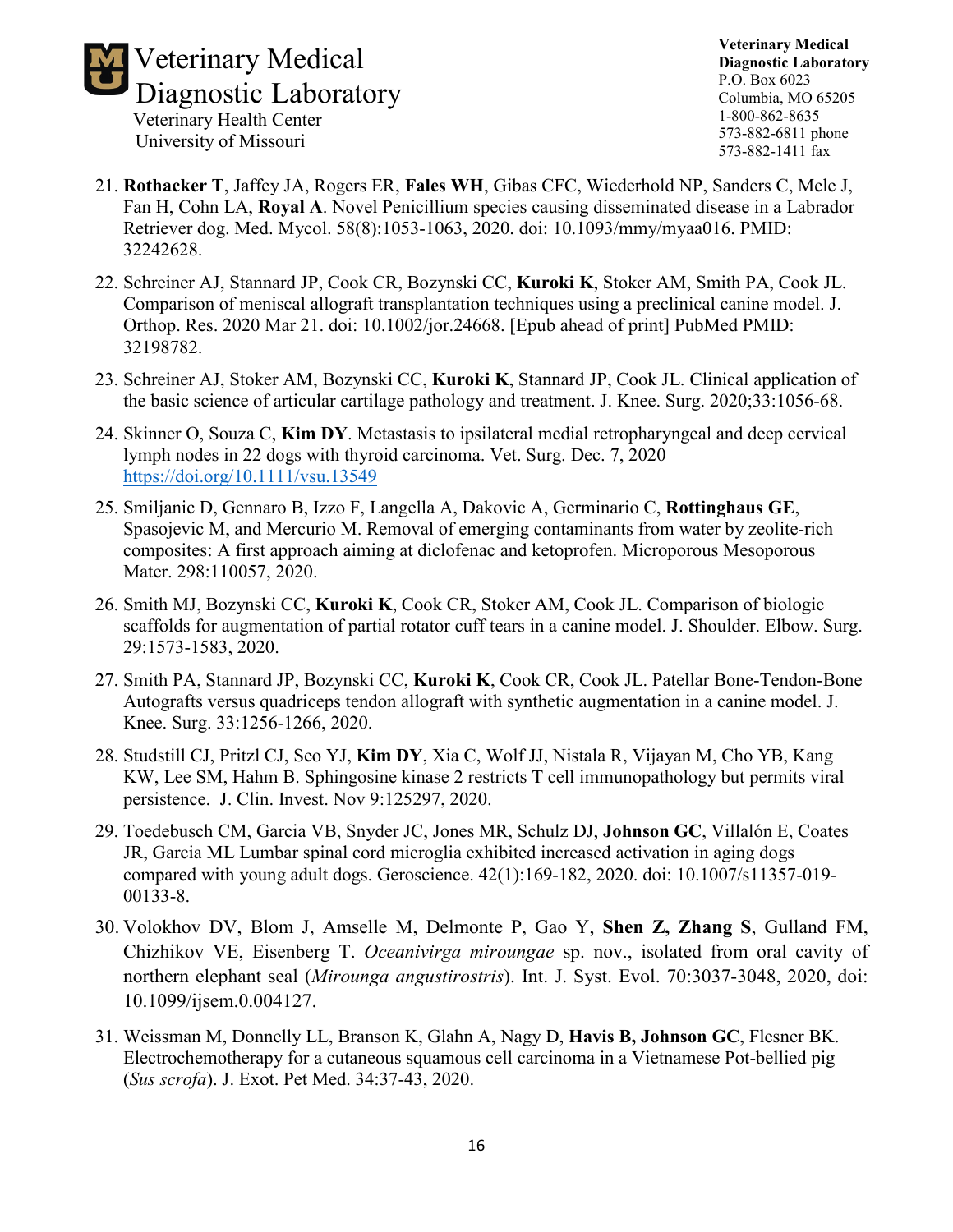

- University of Missouri
- 32. Olson RM, Dhariwala MO, Mitchell WJ, Skyberg JA, Anderson DM Modification of the pulmonary MyD88 inflammatory response underlies the role of the Yersinia pestis pigmentation locus in primary pneumonic plague. Infect Immun. 30: 595-20. 2020
- 33. Ledbetter L, Cherla R, Chambers C, Zhang Y, **Mitchell WJ**, Zhang G Major Histocompatibility Complex Class II-Restricted, CD4+ T Cell-Dependent and -Independent Mechanisms Are Required for Vaccine-Induced Protective Immunity against Coxiella burnetii. Infect Immun. 88(3):e00824-19 2020

#### **In Press and Submitted:**

- 1. **Rothacker T**, Pohlman L, Lin D, Andrews G. Pathology in practice: mediastinal mass in a dog. J *Am Vet Med Assoc*
- 2. McKenzie EC, Guerra JC, Middleton JR, **Kim DY**, **Williams III F**, Garcia TM, Russell DS (Accepted). Black oil sunflower seed ingestion associated with renal azotemia, gastrointestinal ulceration and high mortality in 4 alpacas and 2 llamas. J. Am. Vet. Med. Assoc.
- 3. Havis BM, Walker KE, Adkins PRF, Shen Z, Middleton JR, Gull T, Nagy D, **Kim DY**. (Accepted). Systemic coccidioidomycosis in a llama (*Llama glama*) cria native to Missouri. J. Vet. Diagn. Invest. Kuroki K, Williams N, Cook JL. Histologic evidence for a humoral immune response in synovitis associated with cranial cruciate ligament disease in dogs. (Accepted) Vet. Surg.

#### **Scientific Presentations**

- 1. Sanchez S, **Zhang S,** Goodman L, Ruth N, Brianna S, Lin A, Aulik N, **Shen Z,** Yan L. No nonsense bacterial NGS. The 63rd AAVLD Annual (Virtual) Meeting. October 6-21, 2020.
- 2. Knebel E, **Shen Z, Zhang S.** Efficacy of beta-defensin derived cationic antimicrobial peptides against biofilm-producing bacteria. The 71<sup>st</sup> AALAS Annual (Virtual) Meeting, October 25-29, 2020.
- 3. **Warang A, Zhang M, Zhang S, Shen Z**. A panel of realtime PCR assay for the detection of Bourbon virus, Heartland virus, West Nile virus, and *Trypanosoma cruzi* in major disease transmitting vectors. The  $63<sup>rd</sup>$  AAVLD Annual (Virtual) Meeting. October 6-21, 2020.
- 4. Schreiner AJ, Stannard JP, Stoker AM, Bozynski CC, **Kuroki K**, Cook CR, Cook JL. Unicompartmental Bipolar Osteochondral and Meniscal Allograft Transplantation is Effective for Treatment of Medial Compartment Gonarthrosis in a Canine Model. DKOU 2020 – German Congress of Orthopaedics and Traumatology, Berlin, Germany, Oct 20-23, 2020.
- 5. Schreiner AJ, Stannard JP, Cook CR, Bozynski CC, **Kuroki K**, Stoker AM, Smith PA, Cook JL. Comparison of meniscal allograft transplantation techniques using a preclinical canine model. AGA Kongress, Davos, Switzerland, Sept 17-19, 2020.
- 6. **Kuroki K**, Williams N, Cook JL. Histopathologic characterization of synovial biopsies from clinical canine patients with cranial cruciate ligament disease. Orthopaedic Research Society, Paper #1910. Phoenix, AZ. Feb. 8-11, 2020.
- 7. **Odemuyiwa SO**. The next pandemic will still come from animals. Webinar presentation on the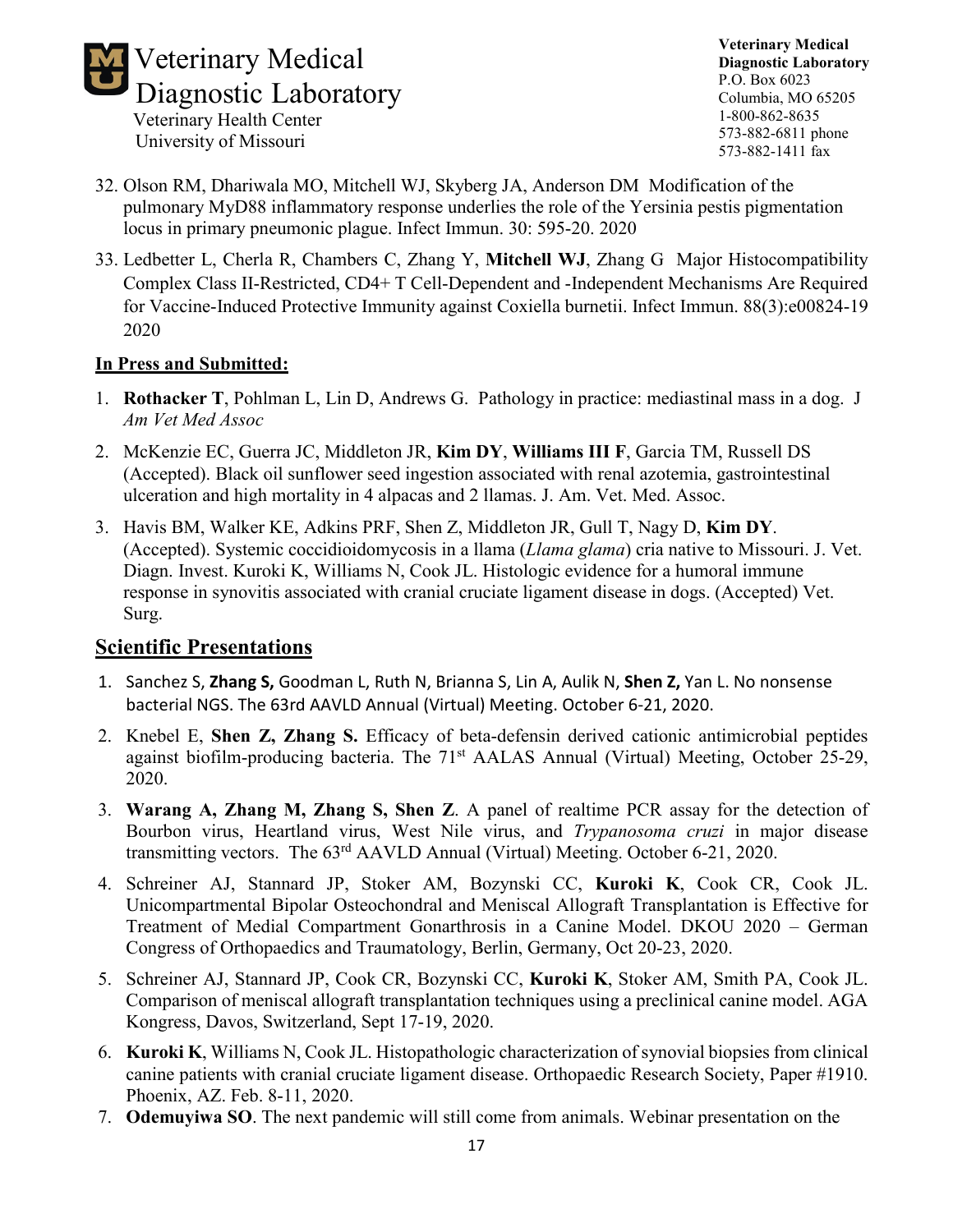

**Veterinary Medical Diagnostic Laboratory** P.O. Box 6023 Columbia, MO 65205 1-800-862-8635 573-882-6811 phone 573-882-1411 fax

COVID-19 pandemic: Science, Art and Policy. Hosted by the Center for Control and Prevention of Zoonoses, University of Ibadan, Nigeria as part of the 2020 One Health Commission events. 07/02/2020.[\(https://www.onehealthcommission.org/index.cfm/37526/97983/covid10\\_pandemic\\_th](https://www.onehealthcommission.org/index.cfm/37526/97983/covid10_pandemic_the_science_art_and_policy) [e\\_science\\_art\\_and\\_policy\)](https://www.onehealthcommission.org/index.cfm/37526/97983/covid10_pandemic_the_science_art_and_policy)

- 8. Smith MJ, Bozynski CC, **Kuroki K**, Cook CR, Stoker AM, Cook JL. Comparison Of Biological Scaffolds For Augmentation Of Partial Rotator Cuff Tears In A Preclinical Model. Orthopaedic Research Society, Paper #0364. Phoenix, AZ. Feb. 8-11, 2020.
- 9. **Gull T**. Zoonotic Diseases in Dogs and Cats. Society for the Advancement of Animal Chiropractic CE cruise, 2020 (invited).
- 10. **Gull T**. Zoonotic Diseases in Horses. Society for the Advancement of Animal Chiropractic CE cruise, 2020 (invited).
- 11. **Gull T**. Potential Chiropractic Interventions in Urinary Tract Infections in Small Animals. Society for the Advancement of Animal Chiropractic CE cruise, 2020 (invited).
- 12. Walker K, **Gull T**, Adkins PRF, Middleton J. Bacterial culture and susceptibility of samples taken from septic foot lesions of adult beef cattle. American College of Veterinary Internal Medicine Annual Forum, Baltimore MD 2020.
- 13. Sidhu DS, **Gull T**, Skinner OT. Gown cuffs are not a source of bacterial contamination during intraoperative closed glove exchange in clean soft tissue surgeries. American College of Veterinary Surgeons Veterinary Surgery Summit Symposium, via Zoom, October 2020.

#### **Extension/Outreach/Engagement Presentations**

- 1. **Ierardi R** and **Delaney L.** Diagnostic Lab Report for data period 2019-11-01 through 2020-04- 30. Academy of Veterinary Consultants (AVC), 7/01/2020
- 2. **Ierardi R** and **Delaney L**. Diagnostic Lab Report for data period 2020-05-01 through 2020-10- 31. Academy of Veterinary Consultants (AVC), 11/08/2020
- 3. **Williams III F.** Rabies seminar for high school students at the Center Project. 1/16/20.
- 4. **Williams III F.** Presentation on zoo animal and wildlife pathology for the Zewclub and Comparative Pathology clubs, 4/21/20
- 5. **Williams III F**. CL Davis Foundation lunch seminar on animal abortion for pathologists, residents, and various students, 8/21/20
- 6. **Williams III F**. Pathology review for the VM-4's, 9/22/2020 and 9/23/2020
- 7. **Williams III F**. Necropsy Review for veterinary students, 9/30/20, 10/3/20, and 10/10/20
- 8. **Royal A.** Microscopy cases presented for MU Student Chapter of the ACVP, 9/17/20
- 9. **Royal A** and DeNew K. ASVCP Online Rounds, 11/24/20
- 10. **Gull T**. Veterinary Disaster Management: Creating a Business Continuity Plan. MU SAVMA General Meeting, February 2020